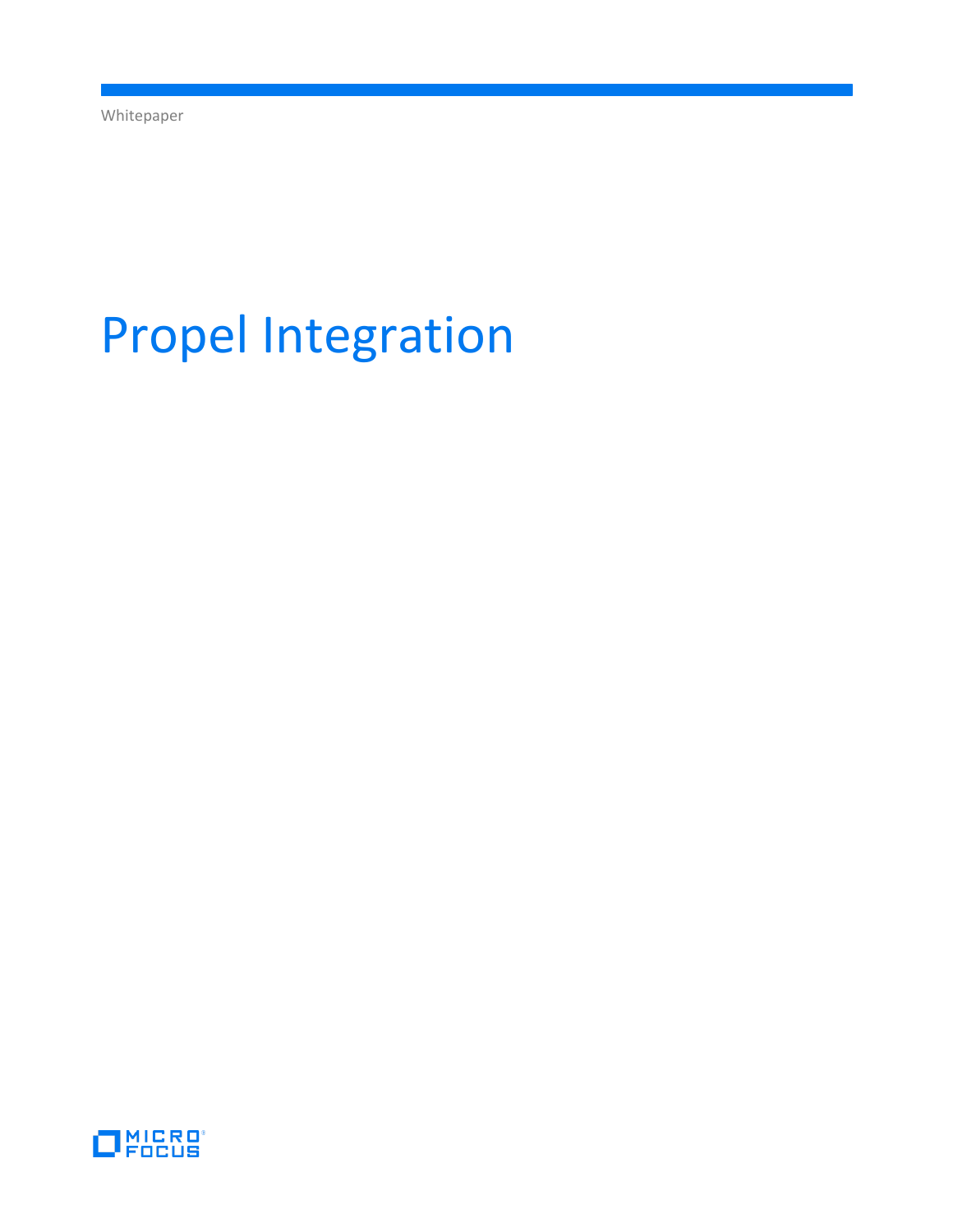# **Contents**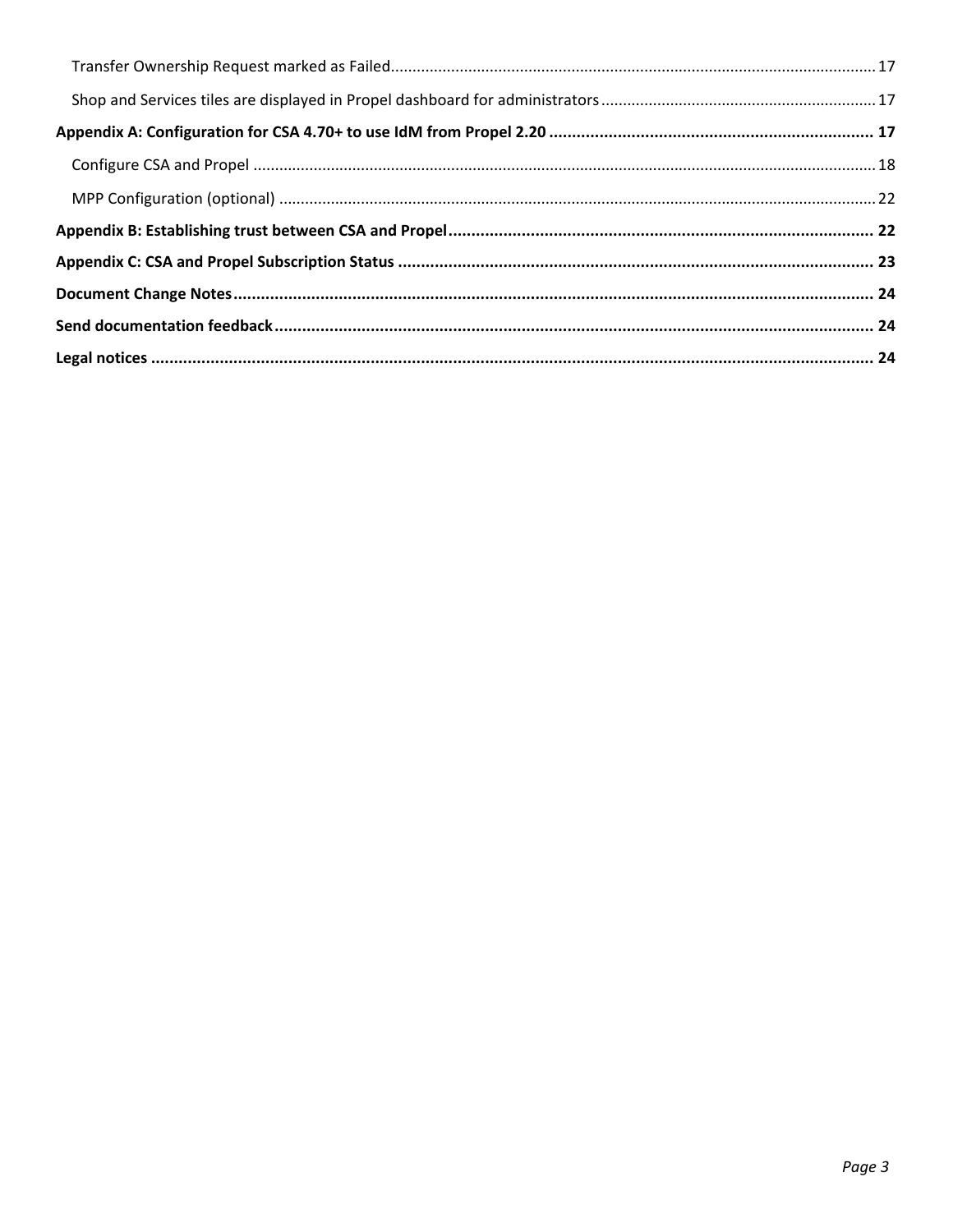# <span id="page-3-0"></span>**Introduction**

Propel is a self-service catalog web application that exposes services provided by back end systems for consumption. Propel can be integrated with HPE Cloud Service Automation (CSA), so that the CSA offerings, catalogs, and marketplace layers are replaced by corresponding micro-services running in Propel.

This document describes basic concepts of the CSA-Propel integration, describes the use cases provided by the integrated solution, and provides technical details such as the adapter layer and CSA public APIs. The solution limitations are documented at the end of this document.

## <span id="page-3-1"></span>**Basic concepts**

The following concepts are enumerated and then described in detail later in this document:

- CSA takes care of resource provider definition, service design creation, fulfillment execution, and service instance and subscription management.
- Propel exposes service offerings based on CSA service designs. Propel manages catalogs and organizations, and publishes the service offerings in the Propel Shop for service consumers.
- Service instance and subscription are held in CSA but are also mirrored in Propel, so that service consumers can view and manage their purchased services.
- CSA and Propel communicate using a Service Exchange (SX) middle layer with an adapter designed specifically to interact with CSA.

# <span id="page-3-2"></span>**CSA role**

In the integrated solution, CSA plays the role of fulfillment engine. It exposes a set of APIs that provide capabilities to realize a service design and manage the running service. Service designs must be created and published in CSA and resource providers that are capable of providing the required resources must be configured.

Resource providers must be organized in CSA environments and assigned to the default catalog for the organization in order to identify organization resource providers during fulfillment from Propel. In this way the CSA-Propel integration supports multitenancy for resource providers.

When a service design is fulfilled, a service instance and service subscription are created in CSA. Both entities are linked to the service design directly. There is no service offering in CSA. Both the instance and the subscription can be managed with lifecycle and public actions from the CSA Management Console.

## <span id="page-3-3"></span>**Propel role**

Propel provides a customer-facing user interface to manage organizations and to publish services for each organization. The organization administrator can publish service offerings that are fulfilled by a back end system such as CSA. Back end systems are called *suppliers* in Propel. The service offerings (which are called service designs in CSA) are loaded from suppliers using a catalog aggregation process and exposed to consumers in the Propel Shop. Realized services can be managed using services.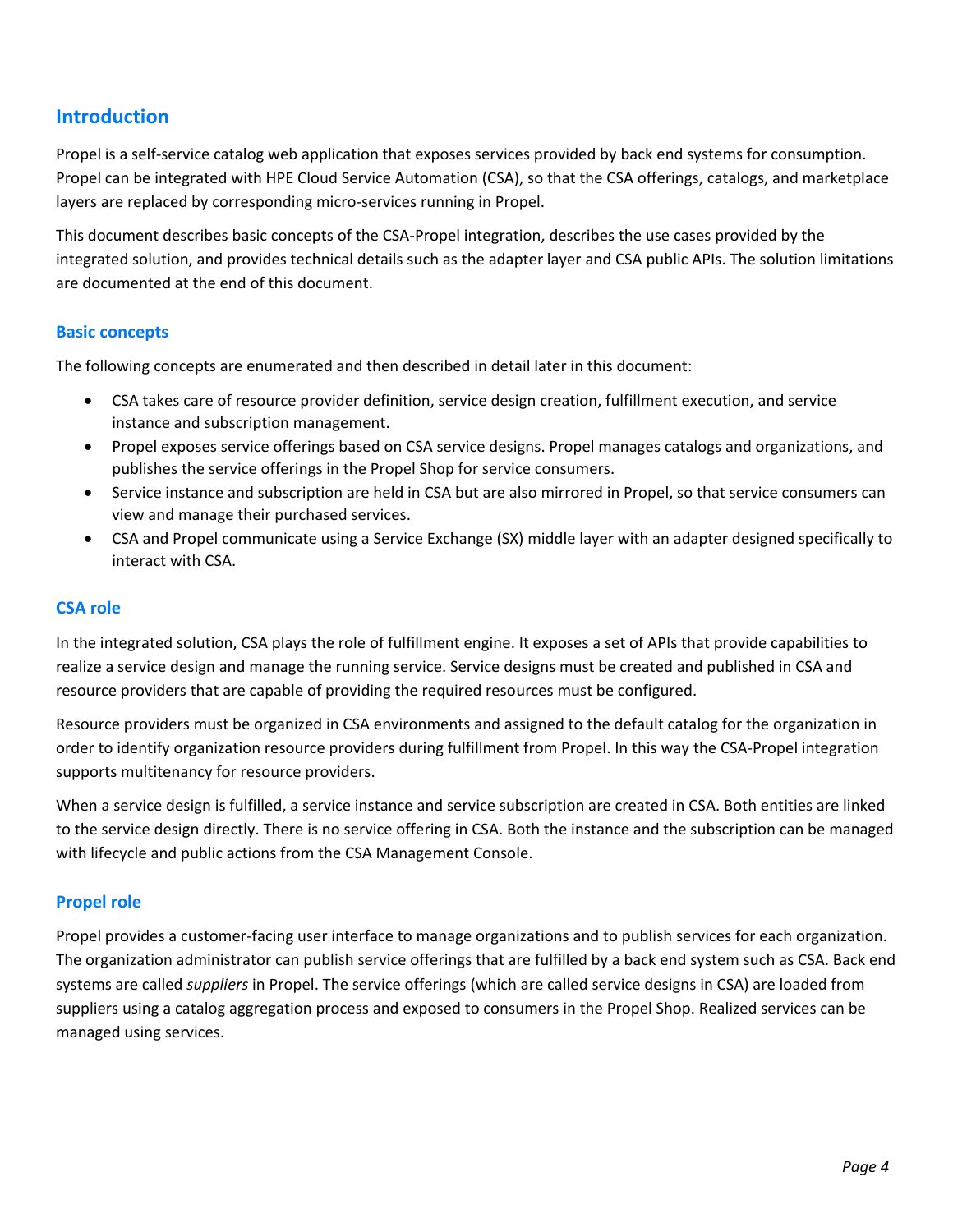## <span id="page-4-0"></span>**Service Exchange middle layer**

When Propel communicates with a back end system, it uses Service Exchange (SX) as a translation layer. There is specific adapter implemented in SX for each type of back end system. The adapter knows how to translate messages going back and forth and what API should be invoked on the back end system when a specific event or operation is initiated from Propel.

# <span id="page-4-1"></span>**Environment configuration**

The CSANG adapter supports Propel 2.20 and can be configured for CSA 4.60, CSA 4.70 and CSA 4.80. In document we will use CSA 4.70+ notation to identify both CSA 4.70 and CSA 4.80 versions, as there were no major changes.

The CSANG adapter supports Propel 2.20 and can be configured for CSA 4.60 and CSA 4.70+. The difference between CSA versions is that CSA 4.60 has its own IdM instance, while CSA 4.70+ can be configured to use either Propel's IdM instance, or its own IdM instance. The integration style is selected in CSANG Supplier configuration.Installation and configuration guides for CSA and Propel are available from HPE Software Support Online at [softwaresupport.hpe.com.](http://softwaresupport.hpe.com/)

| - General -                                             |                                          |
|---------------------------------------------------------|------------------------------------------|
| <b>CSA Version*</b>                                     |                                          |
| 4.60<br>∩                                               |                                          |
| 4.70 or higher version - shared IdM<br>$\circledbullet$ |                                          |
| 4.70 or higher version - private IdM<br>∩               |                                          |
| Currency                                                |                                          |
| <b>USD</b>                                              | $\mathbf{x}$<br>$\overline{\phantom{a}}$ |
|                                                         |                                          |

## <span id="page-4-2"></span>**Propel 2.20 and CSA 4.60**

In this integration, both Propel 2.20 and CSA 4.60 have its own IdM instances. The CSANG adapter is distributed as part of Propel 2.20, For CSA 4.60 you must apply a 4.60-hotfix. Contact support for this hotfix.

It is necessary to establish trust (exchange certificates) between CSA and Propel as described i[n Appendix B: Establishing](#page-21-1)  [trust between CSA and Propel.](#page-21-1)

In CSA 4.60, organizations and users are created as result of Propel request processing. Organizations are created without authenticator, so it is not possible to sign in to the organization, but it is possible to see the organization and users in the Operation view.

For exact product versions please refer to [Table 1. Integration Matrix](#page-4-3)

<span id="page-4-3"></span>*Table 1. Integration Matrix*

| Integration                                            | <b>CSA version</b>                 | <b>Propel version</b> |
|--------------------------------------------------------|------------------------------------|-----------------------|
| Propel 2.20 and CSA 4.60 with Private<br>IdM Instances |                                    |                       |
|                                                        | CSA 4.60 Patch 1 + 4.60-<br>hotfix | Propel 2.20           |
|                                                        | CSA 4.60 Patch 1 + 4.60-<br>hotfix | Propel 2.20 Patch 1   |
|                                                        |                                    |                       |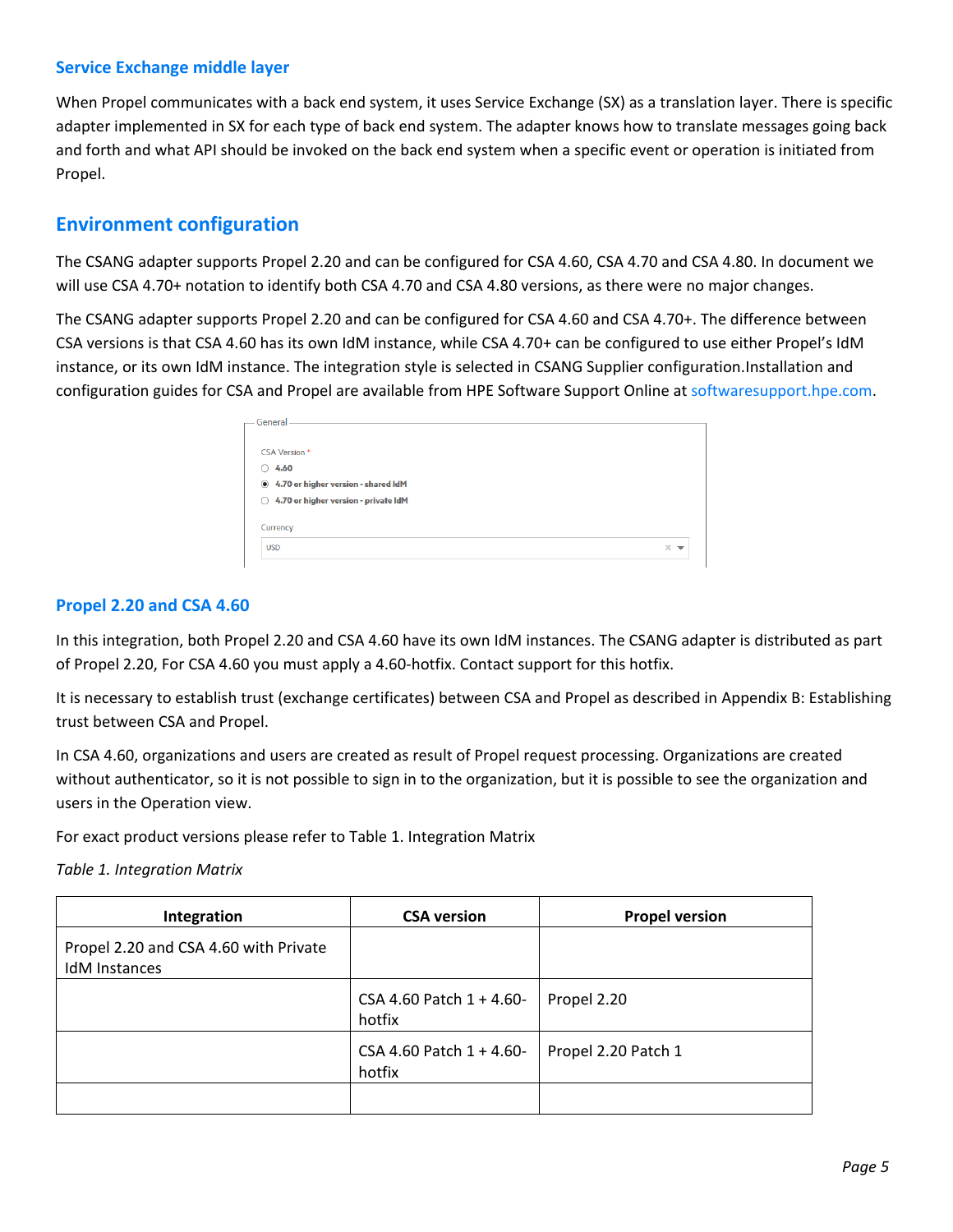| Propel 2.20 and CSA 4.70+ Sharing<br>Propel IdM instance                           |                                              |                     |  |
|------------------------------------------------------------------------------------|----------------------------------------------|---------------------|--|
|                                                                                    | CSA 4.70                                     | Propel 2.20         |  |
|                                                                                    | CSA 4.70 Patch $1 + 4.70$<br>hotfix          | Propel 2.20 Patch 1 |  |
|                                                                                    | CSA 4.80                                     | Propel 2.20 Patch 2 |  |
|                                                                                    |                                              |                     |  |
| Propel 2.20 and CSA 4.70+ with private<br>IdM instances                            |                                              |                     |  |
|                                                                                    | CSA 4.70 Patch 1 (+4.70-<br>hotfix optional) | Propel 2.20         |  |
|                                                                                    | CSA 4.70 Patch 1 (+4.70-<br>hotfix optional) | Propel 2.20 Patch 1 |  |
|                                                                                    | <b>CSA 4.80</b>                              | Propel 2.20 Patch 2 |  |
| 4.60-hotfix – please contact support for this hotfix                               |                                              |                     |  |
| 4.70-hotfix - can be downloaded from https://patch-central.corp.hpecorp.net/crypt- |                                              |                     |  |

[web/protected/viewContent.do?patchId=QCCR1D230895\\_-](https://patch-central.corp.hpecorp.net/crypt-web/protected/viewContent.do?patchId=QCCR1D230895_-_UNABLE_TO_ORDER_CATALOG_IN_PROPEL_WITH_SHARE) UNABLE\_TO\_ORDER\_CATALOG\_IN\_PROPEL\_WITH\_SHARE

# <span id="page-5-0"></span>**Propel 2.20 and CSA 4.70+ sharing Propel IdM instance**

This integration supports the case, where CSA and Propel are distributed and deployed as one application, so both CSA and Propel are sharing the same provider organization, and consumer organizations.

In this integration, CSA 4.70+ uses the IdM instance from Propel 2.20. See [Appendix A: Configuration for CSA 4.70+](#page-16-7) to [use IdM from](#page-16-7) Propel 2.20.

The CSANG adapter is distributed with Propel 2.20.

It is necessary to establish trust (exchange certificates) between CSA and Propel as described i[n Appendix B: Establishing](#page-21-1)  [trust between CSA and Propel.](#page-21-1)

For exact product versions please refer to [Table 1. Integration Matrix](#page-4-3)

## <span id="page-5-1"></span>**Propel 2.20 and CSA 4.70+ with private IdM instances**

This integration supports the case where one Propel is used as portal for many CSA instances – a consumer organization in Propel is accessing one or more CSA instances.

In this integration, both CSA 4.70+ and Propel 2.20 use private IdM instances. Setup must follow following rules:

- Propel IdM instance defines all consumer organizations.
- Each CSA IdM instance defines only consumer organizations which will be using CSA from Propel.
- Organization defined by Propel IdM instance and corresponding CSA IdM instance must be configured similarly so,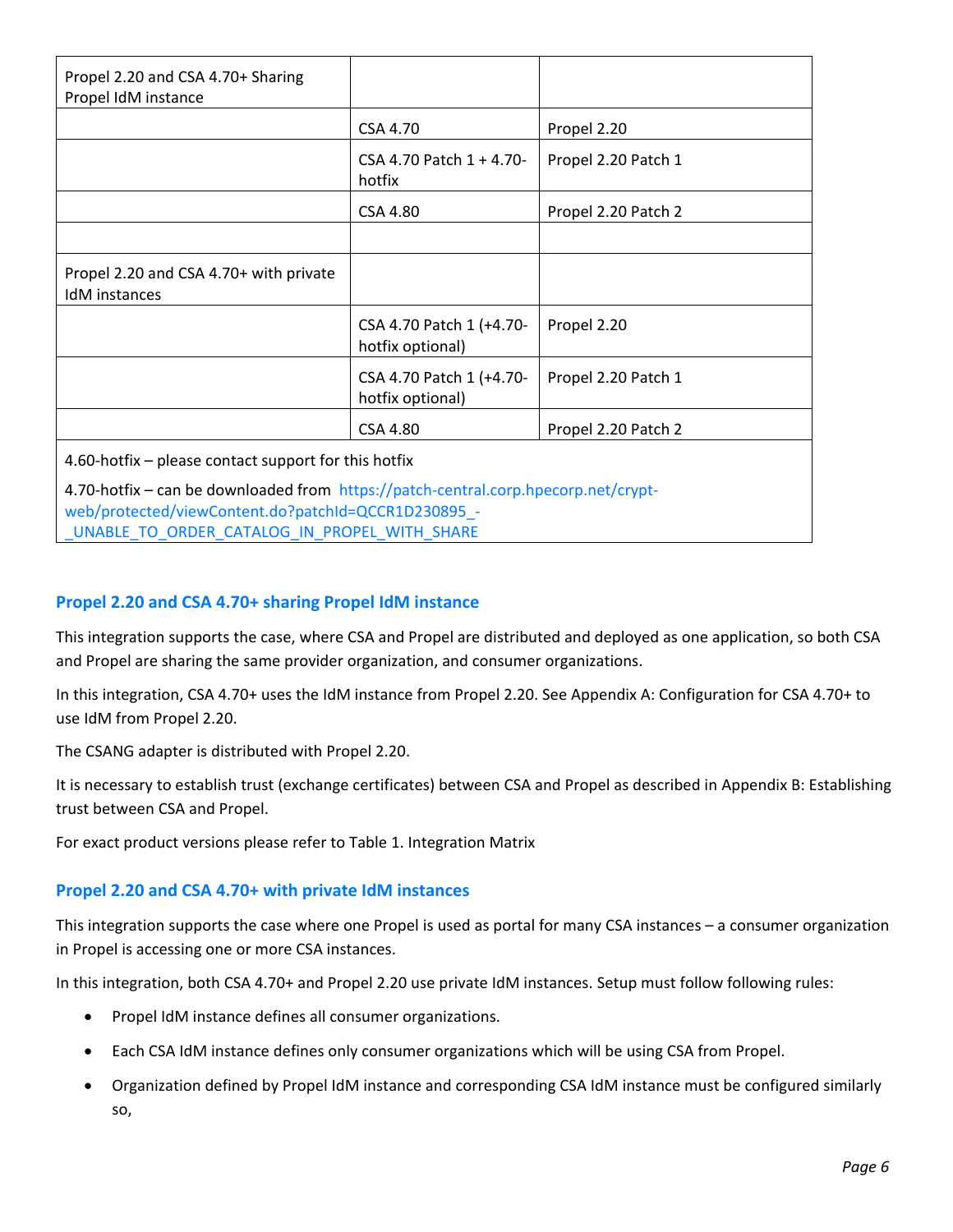- o User will be authenticated by both IdM instances.
- o User will be granted corresponding Propel/CSA permissions as listed in [Table 2. Roles and Permissions.](#page-8-3)
- Provider organizations are not integrated.

The CSANG adapter is distributed with Propel 2.20.

It is necessary to establish trust (exchange certificates) between CSA and Propel as described i[n Appendix B: Establishing](#page-21-1)  [trust between CSA and Propel.](#page-21-1)

For exact product versions please refer to [Table 1. Integration Matrix.](#page-4-3)

Examples:

Two consumer organizations are accessing dedicated CSA instances

In this scenario there are two CSA instances (CSA-1, CSA-2) dedicated for each organization (ACME-1, ACME-2). Users of the organizations are requesting fulfillment in dedicated CSA instances (i.e., ACME-1 in CSA-1, and ACME-2 in CSA-2).

**Note**: CSA-1, CSA-2, and Propel do not share provider organization.

## **Setup:**

- o Consumer organization ACME-1
	- Is defined in Propel IdM. Users are granted corresponding Propel permission only
	- Is defined in CSA-1 IdM. Users are granted corresponding CSA permission only
	- **IF In Propel organization has defined supplier CSA-1**
- o Consumer organization ACME-2
	- **IS defined in Propel IdM. Users are granted corresponding Propel permission only**
	- **IS defined in CSA-2 IdM. Users are granted corresponding CSA permission only**
	- **IF In Propel organization has defined supplier CSA-2**
- Two consumer organizations sharing CSA instances

In this scenario there is one CSA instances (CSA-shared) dedicated for two organizations (ACME-1, ACME-2). Users of ACME-1 and ACME-2 are requesting fulfillment in shared CSA-shared instance. Note that CSA-share and Propel do not share provider organization.

## **Setup:**

- o Consumer organization ACME-1
	- **IS defined in Propel IdM. Users are granted corresponding Propel permission only**
	- **IS defined in CSA-1 IdM, and CSA-shared IdM. Users are granted corresponding CSA permission** only
	- In Propel organization has defined suppliers CSA-1 and CSA-shared
- o Consumer organization ACME-2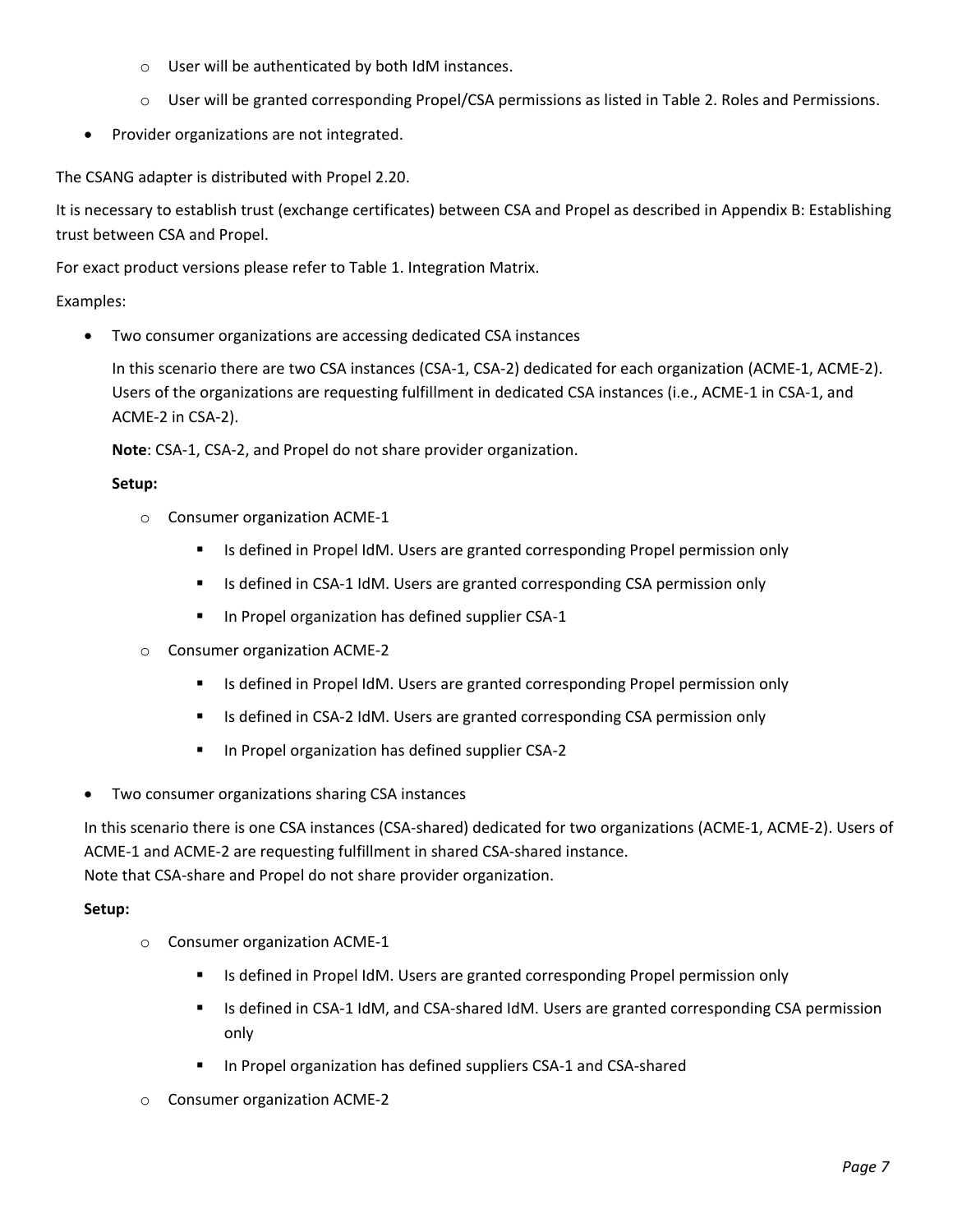- **IS defined in Propel IdM. Users are granted corresponding Propel permission onl.**
- **IS defined in CSA-2 IdM, and CSA-shared IdM. Users are granted corresponding CSA permission** only
- **IF** In Propel organization has defined suppliers CSA-2 and CSA-shared

## <span id="page-7-0"></span>**Configure dynamic property pricing support**

The CSANG adapter allows you to use prices defined by dynamic subscriber option properties in CSA. In this case, CSA acts as an external pricing system for Propel. To enable it, change the configuration of the Propel catalog */opt/hp/propel/catalog/config.yml* as shown here:

pricing:

strategies:

- type: ORDER adapterClass: com.hp.propel.cat.sxpricing.SxPriceCalculator scope: GLOBAL - type: CATALOG\_ITEM
- adapterClass: com.hp.propel.cat.sxpricing.SxPriceCalculator scope: GLOBAL
- type: REQUEST adapterClass: com.hp.propel.cat.sxpricing.SxPriceCalculator scope: GLOBAL
- type: SERVICE INSTANCE adapterClass: com.hp.propel.cat.sxpricing.SxPriceCalculator scope: GLOBAL

Then restart the Propel catalog service (*service catalog restart*). You must also configure the supplier accordingly. See [Supplier](#page-10-1) section.

## <span id="page-7-1"></span>**Configure synchronization interval**

Propel synchronizes CSA changes in a given interval. The default interval is 30 seconds.

To change the interval, complete the following steps:

1. Edit the file *META-INF*/*adapter.properties*, which can be found in the file */opt/hp/propel/sx/WEB-INF/lib/sxadapter-csa-ng-1.1.0-SNAPSHOT.jar* on the Propel server.

You must use a utility that allows you to edit a file in a JAR file.

2. Change the value of the property *adapter.csang.change.listener.delayBeforeNextRun*, which is the interval in seconds.

The default synchronization interval is 30 seconds.

3. Restart the Propel SX service:

service jetty-sx restart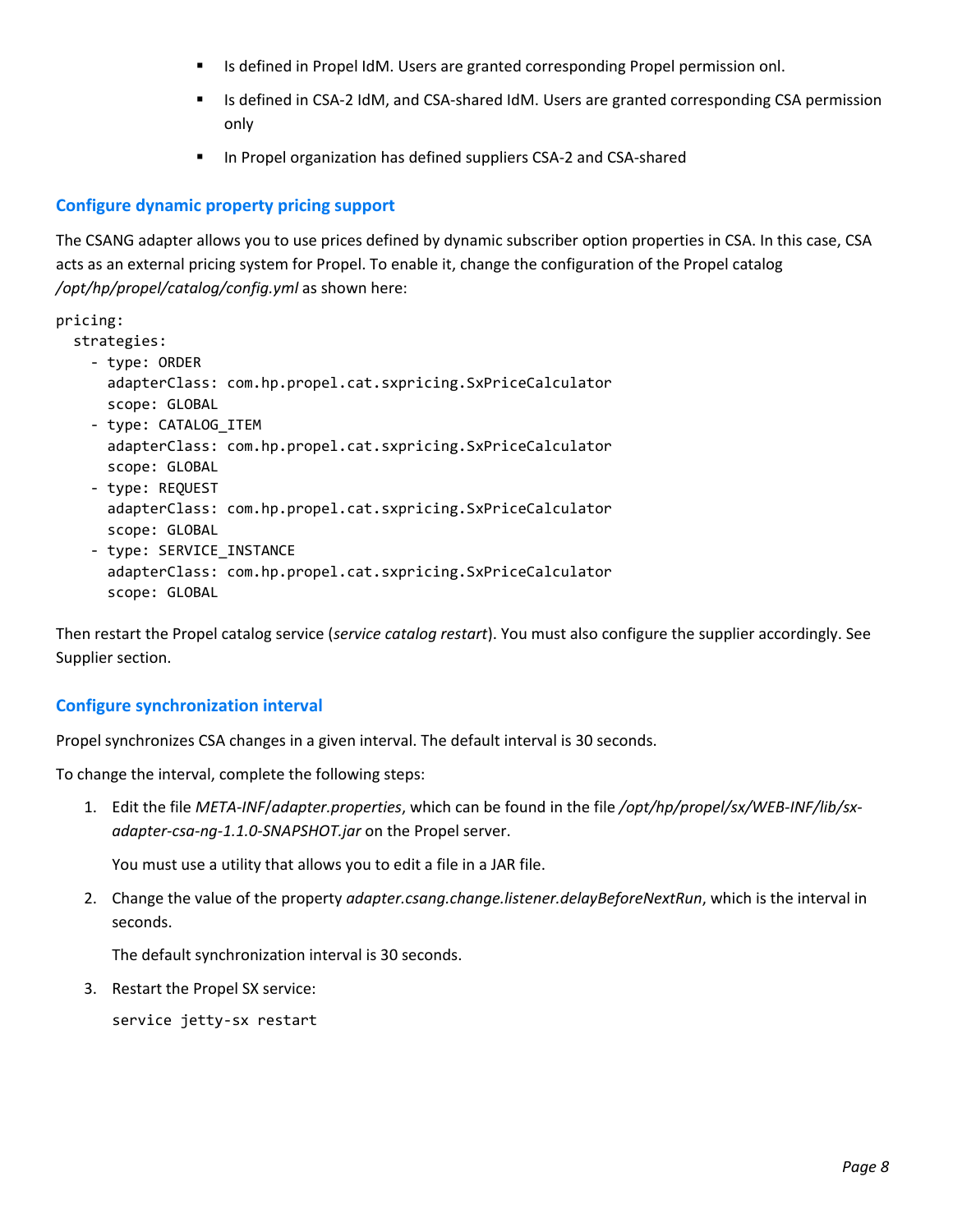# <span id="page-8-0"></span>**End-to-end scenario**

This section describes a common end-to-end scenario starting with creating a service design through publishing offerings to service management. Users with different roles perform different actions during this process. The process and the actions are elaborated in detail in the following text. It is assumed that you have installed Propel 2.20, CSA 4.70+ (4.60), and configured both as described in

[Environment configuration](#page-4-1)*.*

# <span id="page-8-1"></span>**Consumer Organization Setup**

You must create and configure consumer organizations using IdM Admin UI in Propel. This is the Identity tile in the Propel dashboard for a user from the Provider organization. The following table lists the required permissions that must be assigned to the Consumer and Organization Administrator roles. Note that the roles must be assigned to the corresponding groups.

| <b>Consumer Organization</b><br><b>Roles</b> | <b>Propel Permissions</b>                                                                                   | <b>CSA Permissions</b>                                                           |
|----------------------------------------------|-------------------------------------------------------------------------------------------------------------|----------------------------------------------------------------------------------|
| Consumer                                     | Catalog Shopper (CONSUMER)<br>CSA Role for REST API access<br>(ROLE REST)<br><b>Support Users (SUPPORT)</b> | CSA Service Consumer (SERVICE CONSUMER)                                          |
| Organization Administrator                   | <b>Aggregation Manager</b><br>(AGGREGATION ADMIN)                                                           | <b>Consumer Business Users</b><br>(CONSUMER BUSINESS ADMINISTRATOR)              |
|                                              | Catalog Administrator<br>(CATALOG ADMIN)                                                                    | CSA Consumer Organization Administrator<br>(CONSUMER_ORGANIZATION_ADMINISTRATOR) |
|                                              | Catalog Shopper (CONSUMER)                                                                                  |                                                                                  |
|                                              | CSA Role for REST API access<br>(ROLE REST)                                                                 |                                                                                  |
|                                              | Notification Administrator<br>(NOTIFICATION_ADMIN)                                                          |                                                                                  |
|                                              | Organization IdM Administrator<br>(IDM ADMIN)                                                               |                                                                                  |
|                                              | <b>Subscription Admin</b><br>(SUBSCRIPTION_ADMIN)                                                           |                                                                                  |
|                                              | Supplier Administrator<br>(SUPPLIER_ADMIN)                                                                  |                                                                                  |

<span id="page-8-3"></span>*Table 2. Roles and Permissions*

# <span id="page-8-2"></span>**Resource Providers and Environments**

For CSA provider integration, it must be possible to associate organizations with environments and resource providers like in a CSA-only scenario.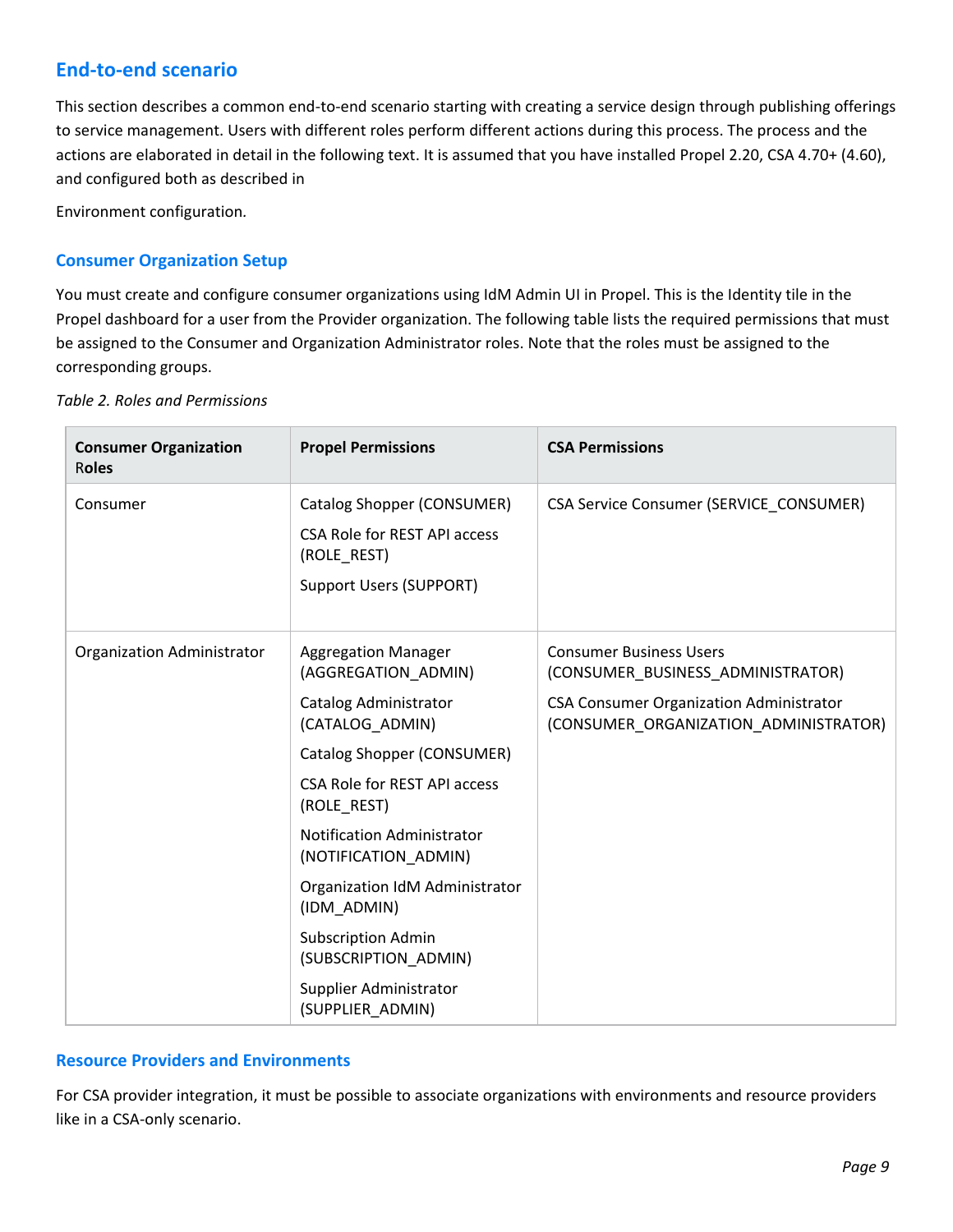#### **CSA 4.70, CSA 4.80**

- 1. Create resource providers and environments.
- 2. From the Catalog area in CSA, associate the default catalog for the selected organization with the environments.

| <b>CLOUD SERVICE AUTOMATION</b><br>Catalogs                                                         | Select Resource Environments for acme Catalog    |                                                 | $2 \times$ | $admin$ $\frac{111}{111}$<br>Help |
|-----------------------------------------------------------------------------------------------------|--------------------------------------------------|-------------------------------------------------|------------|-----------------------------------|
| acme Catalog<br>l Ca                                                                                | Search<br><b>Available Resource Environments</b> | Search<br><b>Selected Resource Environments</b> |            | ♦                                 |
| Overview<br><b>Access Control</b><br><b>Approv</b><br><b>Environments</b>                           |                                                  | 回<br>AcmeOrgEnv                                 |            | <b>Select Environments</b>        |
| No Environments Found<br>Resource Provider selection will not be rest<br><b>Select Environments</b> |                                                  | Add ><br>< Remove                               |            |                                   |

#### **CSA 4.60**

 Associating resource providers with an organization is not supported. All resource providers are used for each organization.

#### <span id="page-9-0"></span>**Service Design**

The service designer is responsible for designing service blueprints in CSA. Two approaches are supported: topology and sequence designs. Service design creation methodology is different for each of these two types, but both types of designs can be exposed in the Propel Shop.

Creating a service design is not described in detail in this paper. See the online help for CSA to learn more about how to design a service in CSA. Remember that resource providers must be defined in CSA as well.

Before a service design is exposed to Propel, it should be tested first and subscriber options should be defined. When the design is ready for the consumption layer, the service designer persona can publish the design. Note that this is exactly same process for both exposing the service through the CSA Marketplace Portal and the Propel Shop. Moreover, a service can be published in both catalogs at the same time: a service offering can be created in CSA and exposed through the CSA Marketplace Portal and the service design can serve as a blueprint for a Propel service offering published in the Propel Shop.

Only a published service design can be exposed through Propel, so do not forget to publish the service design when it is ready for consumption. Propel can be set up to load all service designs published in CSA or to load only published designs with a specific tag. Use these service design tags to mark only those designs that are intended to be exposed through Propel.

#### <span id="page-9-1"></span>**Subscriber Options**

Subscriber options allow you to customize an exposed service. They are defined in the service design by the service designer. When a service design is published and loaded into Propel, subscriber options are translated into service options that are available for consumers in the Propel Shop.

CSA comes with a rich structure of subscriber options, including editable properties and drop-down lists with static and dynamic values provided by a script (JSP or JavaScript). Moreover, a dynamic list of values for a property can be populated based on the value of another property, or based on the context of the user who orders the service in the CSA Marketplace Portal. Service options in Propel reflect the subscriber options in CSA. All types of properties are supported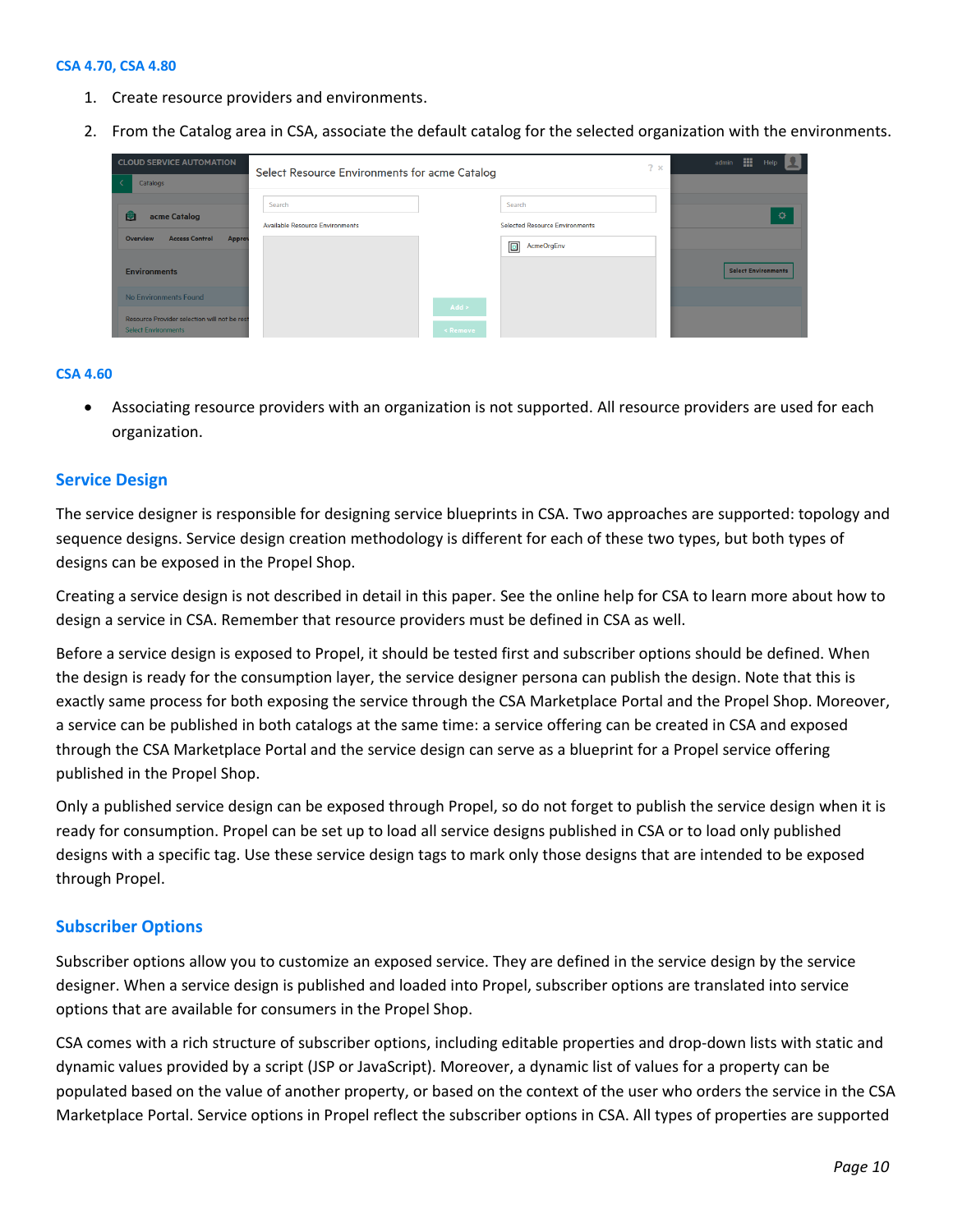in the Propel Shop, with the exception of dynamic property values based on user context Server side ([TOKEN:), portal ([PORTAL:) and client ([CLIENT:) tokens are supported in CSA-Propel integration for parameters of dynamic operations.

# <span id="page-10-0"></span>**Connecting Propel to CSA**

Propel must be configured to connect to CSA. Note that every organization defined in Propel is a stand-alone tenant. The administrator for a specific organization configures the connection to CSA and this configuration only affects this organization.

The configuration is split into two steps: a supplier definition and an aggregation configuration.

## <span id="page-10-1"></span>**Supplier**

There are several types of suppliers supported by Propel. They are called Backend System Types and they are related to specific adapters installed into SX.

To configure the CSA instance as a supplier, follow these steps:

- 1. Log in to Propel as the administrator of an organization. In case of seeded Consumer organization, just go to **https://<propel-hostname>:9000/org/CONSUMER** and log in using orgadmin/propel credentials.
- 2. Go to Suppliers and add a new CSANG supplier. Select the type of CSA system (CSA 4.60,CSA 4.70+ shared IdM, or CSA 4.70+ private IdM) and enter the required parameters.
	- Propel must have access to CSA designs, dynamic property values, requests, subscriptions, and instances. Propel uses an integration account created in CSA. The CSA admin account can be used as the integration account, if desired.
	- CSA APIs require an IDM token. With CSA 4.60, Propel must reach the CSA IDM to acquire the token for the integration user. Propel uses an IDM integration user to achieve that. You can use idmTransportUser account that comes with CSA 4.6 IDM. With CSA 4.70+, the instance IdM installed with Propel is used.
	- The CSANG adapter supports CSA pricing based on CSA dynamic properties (JSP/JS) of subscriber option properties. To use it, set the Pricing Service option to **Self**, otherwise set to **None**.
	- The Currency and Period options are used for the pricing because CSA dynamic properties do not supply them.

## **Aggregation**

The aggregation is set up on top of the supplier that was configured in the previous section. The aggregation definition can be created on the Catalog Connect page and consists of selecting a supplier and filling an optional query filter. In case of CSANG supplier, all published service designs are loaded from CSA and a catalog item is created for each. The query filter can restrict the set of designs to aggregate by specifying a service design tag, so only the service designs associated with that tag will be aggregated to Propel.

The service design aggregation can be either manual or automatic. Manual aggregation is triggered on demand by user interaction. Automatic aggregation spawns a process that checks CSA every 30 seconds for changes and automatically propagates the changes to Propel.

Catalog items are created in Propel when the aggregation process (manual or automatic) is executed. Catalog items refer to service designs published in CSA.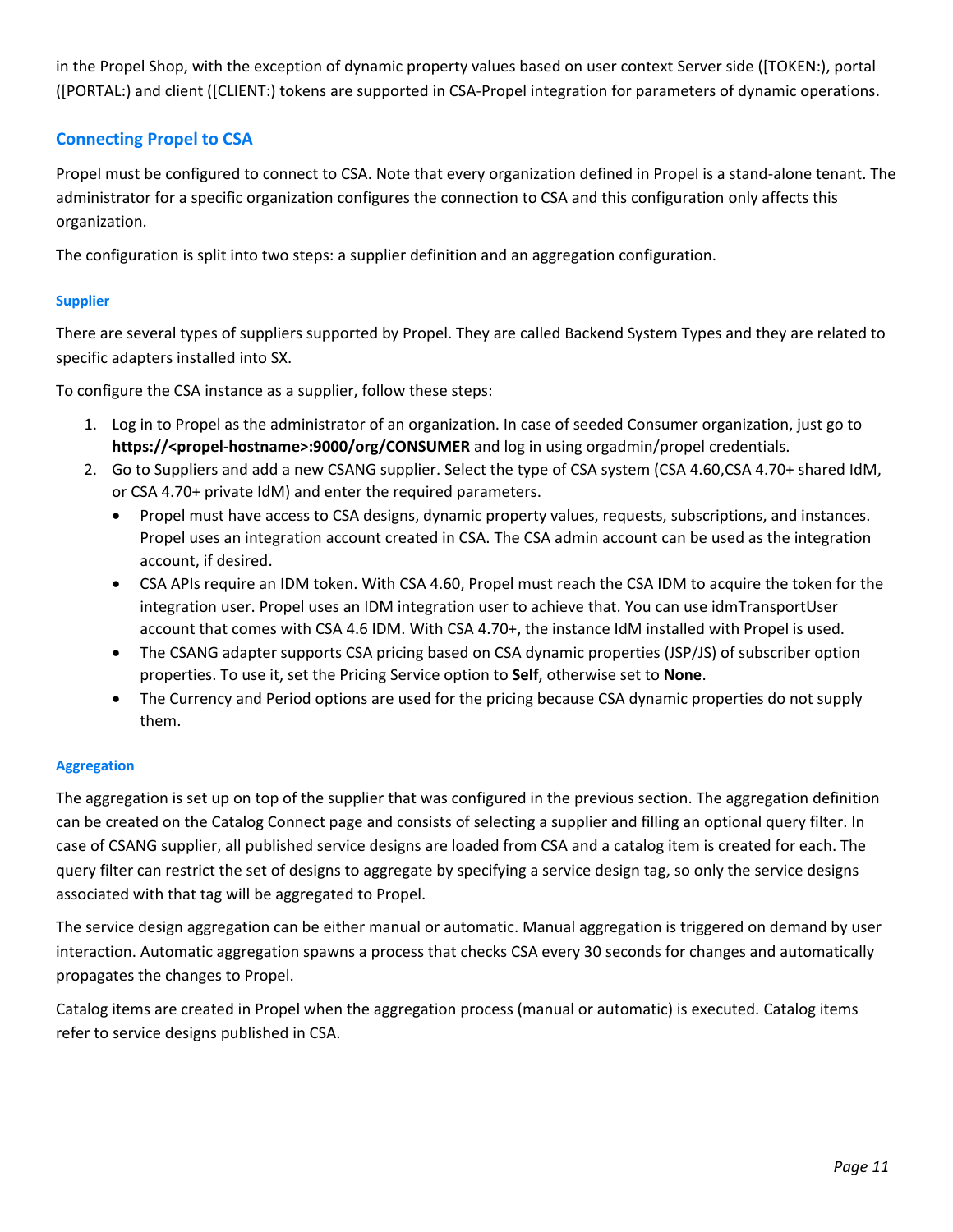# <span id="page-11-0"></span>**Publishing Offerings**

Service offerings are catalog items created in Propel as a result of the aggregation process. The administrator of the organization can further tune the catalog items. Service options that are generated based on the underlying service design subscriber options can be edited. You can set default values, hide or reorder options. Pricing for the catalog item can be defined same as other aspects, such as access control, approvals and attachments.

The administrator of the organization can publish service catalog items in different Propel catalogs within the organization and each published copy of the offering can be set up differently, such as different default values, pricing, access control, approvals and attachments. After the catalog item is published in a catalog, consumers with access to that catalog and offering can order it in the Propel Shop.

## <span id="page-11-1"></span>**Shopping for Services**

The Propel Shop is the place where consumer users go to shop for services. Consumers can order services in the Propel Shop based on access rights. The service order and checkout process is straightforward. A consumer user can customize the service using available options and either check out instantly or put the service into a cart and continue shopping. Like in CSA Marketplace Portal, it is possible to use group ownership and term or recurring subscription.

Propel allows users to order multiples of each customized service with the same options selected (cart). Propel sends multiple requests for every item in the cart.

Propel sends one or more order requests to CSA. Each request contains information about the service, options, requester and organization. CSA accepts the request, then creates the organization and user if they do not exist already to mirror the requester and initiates the service fulfillment. The resulting service instance and subscription belongs to the same user and organization in CSA as in Propel.

## <span id="page-11-2"></span>**Managing Services**

The information about the service instance and subscription is automatically synchronized from CSA back to Propel, so that the consumer user can view the service and instance details in Propel. The service can be changed (name, periods), terminated (cancel), transferred ownership, or modified (like in CSA Marketplace Portal) from the Propel Service view. Public actions can be invoked on the service instance (more precisely, on instance components) as well. Each modification or action invocation posts a request to CSA, where the request is fulfilled and the result is synchronized back to Propel.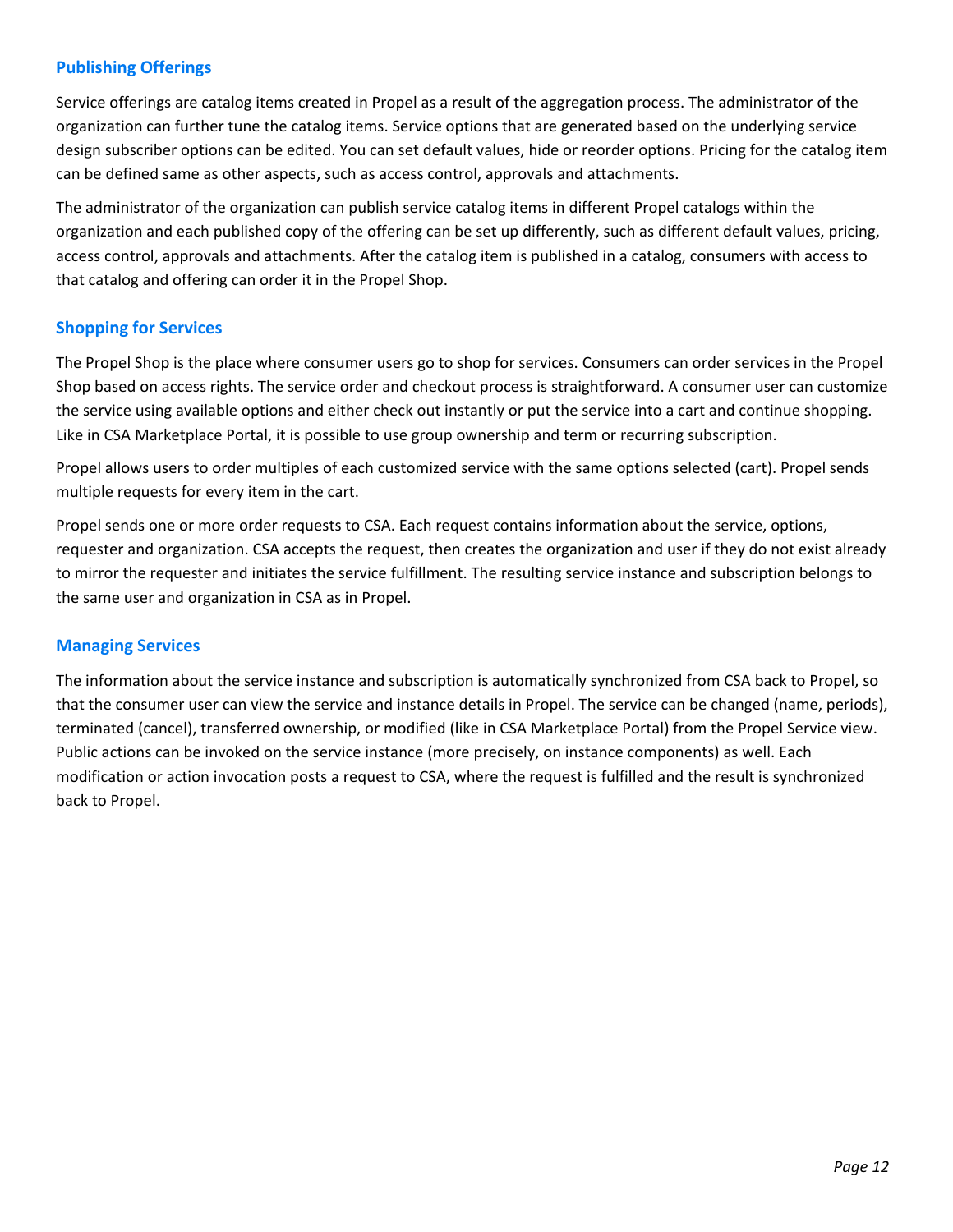| services                                                                                                                                                                                                                            |                                                                                                                                                      |                                                           |
|-------------------------------------------------------------------------------------------------------------------------------------------------------------------------------------------------------------------------------------|------------------------------------------------------------------------------------------------------------------------------------------------------|-----------------------------------------------------------|
| Services List / Service Detail                                                                                                                                                                                                      |                                                                                                                                                      |                                                           |
| PR00003 vCenter Compute with Basic Options 16.07b #1<br><b>Active</b><br>Components<br>Modification<br>Support                                                                                                                      |                                                                                                                                                      | Change name and description<br>Change subscription period |
| <b>Valid Period</b><br>7/14/16 - 7/15/17<br><b>Server Group</b><br>Deployed<br>Owner<br>CSA Consumer Service Manager User                                                                                                           | Number of Servers: 1                                                                                                                                 | Transfer ownership<br>Cancel<br>m                         |
| Description<br>No description<br>rp16f3ad<br><b>Deployed</b><br><b>Original Service Offering</b><br>vCenter Compute with Basic Options<br>16.07b<br>Order Item (Request) Details<br>vCenter Compute with Basic Options<br>16.07b #1 | Host Name: rp16f3ad<br>Management IP Address: 16.156.132.91<br>Management MAC Address: 00:50:56:8e:6d:d0<br>See all properties $\blacktriangleright$ | i                                                         |

#### **Operations**

Consumer users purchase and manage services using the Propel Shop. However, if something goes wrong, an operator can access the low-level information about the service fulfillment using the CSA Management Console. The operator can drill-down into the Operations Orchestration flow execution details and figure out the problem.

The CSA Management Console displays service subscriptions and instances that were initiated from Propel in similar fashion as it does subscriptions and instances initiated from the CSA Marketplace Portal. The difference is that the Propel subscriptions are based on service designs and the information about corresponding service offerings stays in Propel only and is not available in the CSA Management Console.

# <span id="page-12-0"></span>**Technical Details**

Technical details for the CSA – Propel integration are described in this chapter. CSA exposes a number of public HTTP APIs to load service designs, post requests for fulfillment, and periodically check for changes in the related data. See *Cloud Service Automation API Guide* for more information.

## <span id="page-12-1"></span>**Service Design API**

- GET https://[host]:[port]/csa/api/service/design
- POST https://[host]:[port]/csa/api/service/design/filter
- GET https://[host]:[port]/csa/api/service/design/[designID]
- GET https://[host]:[port]/csa/api/option-model/[optionModeID]

These endpoints list service designs, search for designs using a filter, get the design detail, and get the design option model. All endpoints require basic authentication header. A user with sufficient privileges must be used. The usage, parameter and payload descriptions are available in the swagger documentation published on the running CSA instance at https://[host]:[port]/csa/apidocs.jsp

Propel uses these endpoints to list designs and aggregate them in the form of offerings that can be published to the Propel Shop.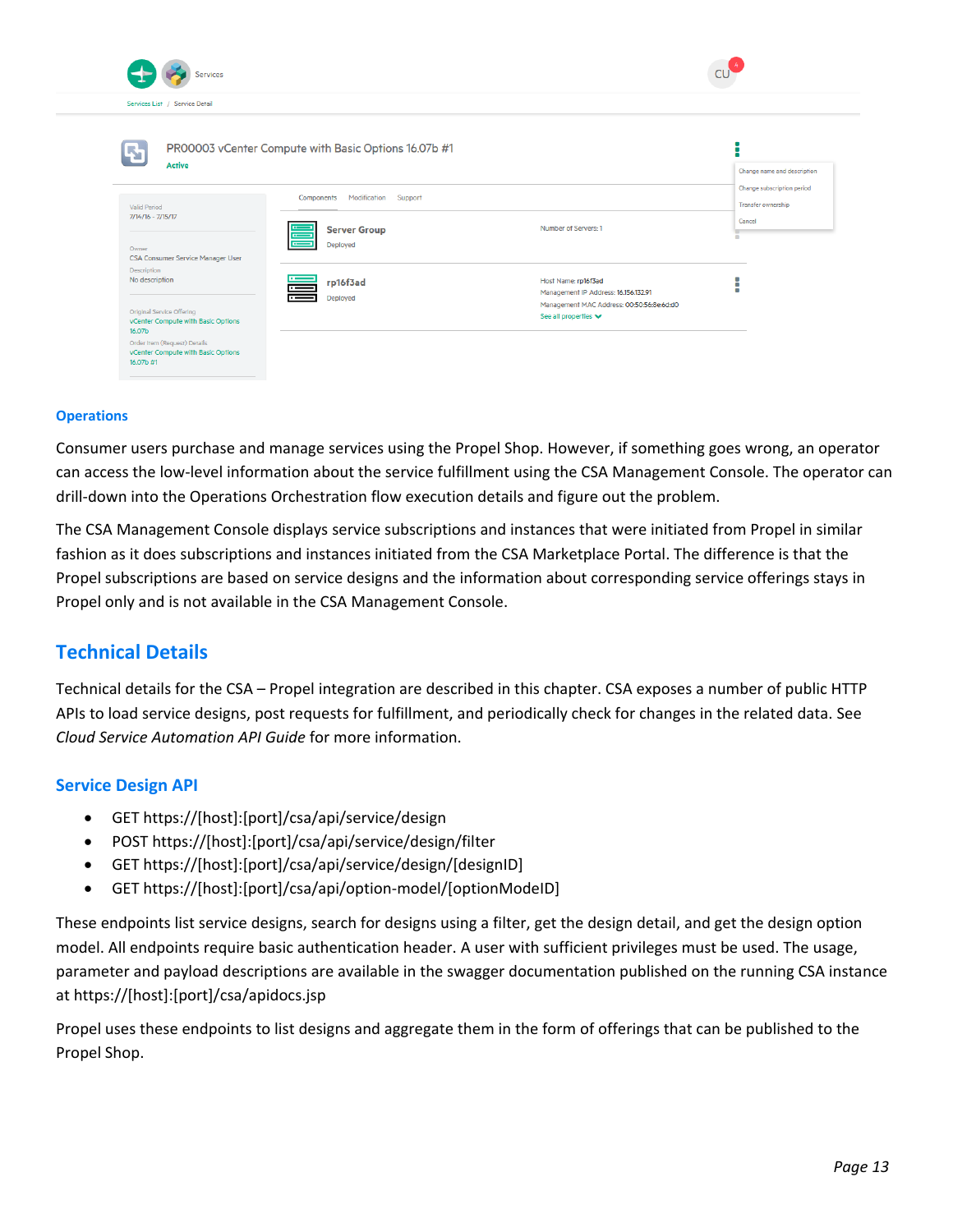## <span id="page-13-0"></span>**Request API**

POST https://[host]:[port]/csa/api/consumption/v2/request

The request API is a versatile interface for service fulfillment and management. It is used by Propel to realize and manage services purchased by customers in the Propel Shop.

An X-Auth-Token is required to call the request endpoint. The X-Auth-Token can be retrieved from IDM service using an IDM integration user (aka idmTransportUser). Get the token for a user with sufficient privileges to post request into CSA.

The following requests are supported: order, action execution, modification and cancelation. Each request has its own specific body. All those requests are posted on the same endpoint:

POST https://[host]:[port]/csa/api/consumption/v2/request/?onBehalf=[username]&onBehalfOrg=[orgname]

The request parameters are described in the following table.

| <b>Parameter</b> | <b>Description</b>                                                                                                                                                                                                |
|------------------|-------------------------------------------------------------------------------------------------------------------------------------------------------------------------------------------------------------------|
| [username]       | User name of the request owner. In case the user does not exist in the system, it is created<br>automatically.                                                                                                    |
| [orgname]        | Name of the organization the user described above belongs into. If the organization does not exist, it is<br>created automatically. Organizations created in this way have (Propel) suffix in their display name. |
| [orgname]        | Name of the organization the user described above belongs into. If the organization does not exist, it is<br>created automatically. Organizations created in this way have (Propel) suffix in their display name. |

The result of the request creation is the request ID that can be used to get the request detail containing information about related subscription and instance.

GET https://[host]:[port]/csa/api/consumption/v2/request/[requestID]

## **Order Request**

The order requests initiates a design/offering fulfillment resulting in an active subscription and running service instance. Both subscription and instance are owned by the request owner.

## **Order Request Body**

```
{
"action": "ORDER",
"subscriptionName": "POR00057-PR00058 Fullfilment demo design 1.0.0",
"contextId": "8fe9cd9652160472015216487673010f",
"subscriptionDescription": "",
"startDate": "2016-01-06T09:57:47.000Z",
"endDate": "2017-01-06T09:57:47.000Z",
"fields": {
   "field_8fe9cd96521604720152164918d6011b": true,
   "field_8fe9cd965216047201521650b47d013c": "1"
 }
}
```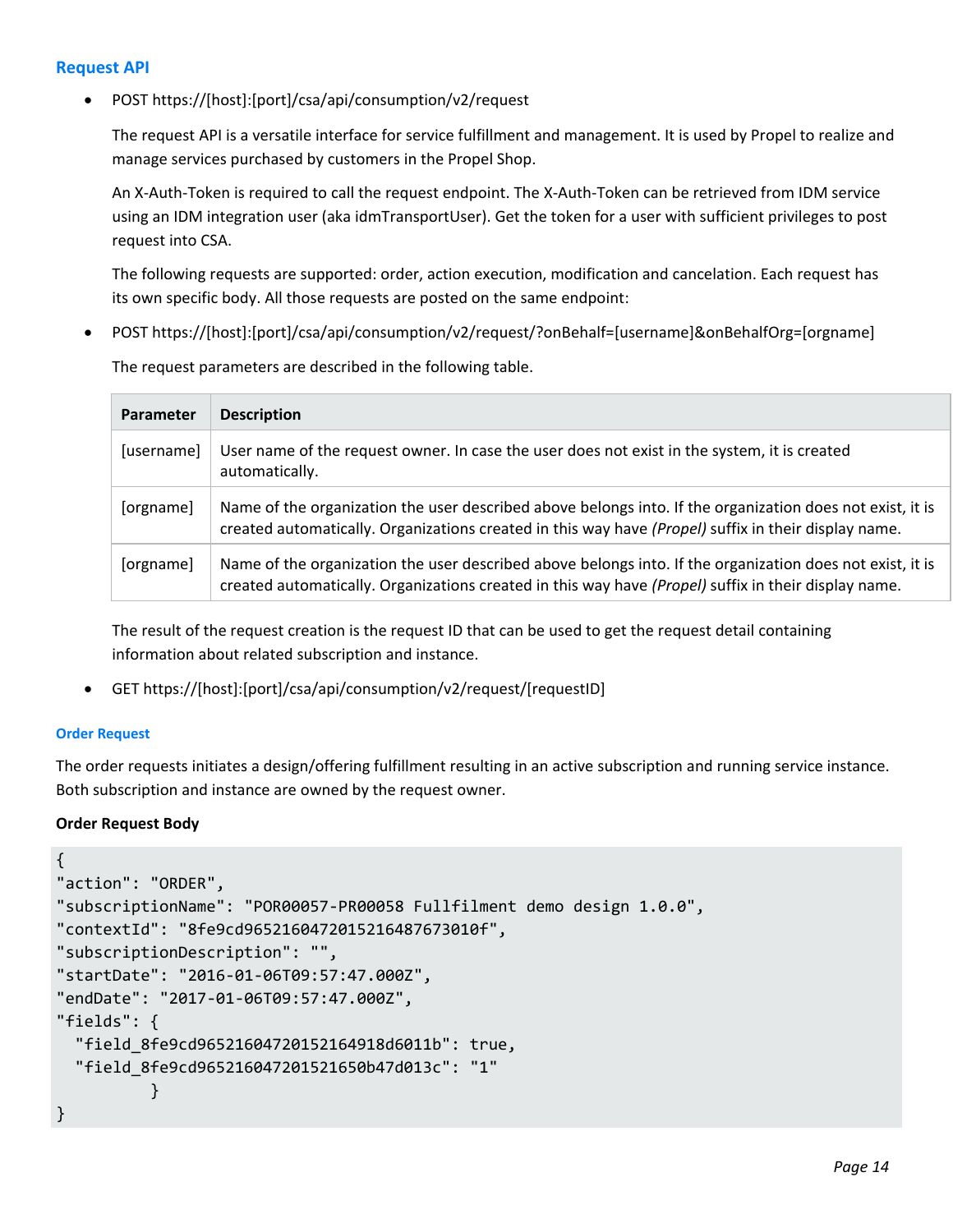| contextid     | UUID of an artifact that is the subject of the fulfillment. The artifact can be either a<br>service design or a service offering.                                                                   |
|---------------|-----------------------------------------------------------------------------------------------------------------------------------------------------------------------------------------------------|
| <b>Fields</b> | Input values for option model properties. It is a flat list of pairs [ID: value]<br>representing selected options and property values.                                                              |
| field [id]    | ID of the field. A field can be an option or property in option model. To get the field<br>IDs, load the option model details using an option-model API described in Service<br>Design API section. |
|               | Selected options have value true. Properties have the actual set value.                                                                                                                             |

## **Action Request**

The action request initiates a public action execution on an existing service subscription.

## **Action Request Body**

```
{
"action":"sample xpath query ed84cf566f5b43d899f7f6dfd0eb017e",
"contextId":"8fe9cd96521604720152165f1aea0218",
"subscriptionId":"8fe9cd96521604720152165ec7c60199",
"fields": {}
}
```

```
Action ID of the public action that should be executed.
contextId UUID of an artifact the action is invoked on. The artifact is the component 
                 resource binding in this case.
subscriptionId \parallel ID of the service subscription the action is executed on.
```
#### **Modification Request**

The modification request changes an existing service subscription. The subscription end date, selected options, name and description can be changed. Note that Propel lacks the capability to change options selected during the initial order.

## **Modification Request Body**

```
{
"action": "MODIFY_SUBSCRIPTION",
"contextId": "8fe9cd96521604720152165ec7c60199",
"subscriptionName": "POR00057-PR00058 Fullfilment demo design 1.0.0",
"subscriptionDescription": "",
"endDate":"2017-01-06T22:59:55.000Z"
}
```
ContextId UUID of an artifact to modify. The artifact is the service subscription in this case.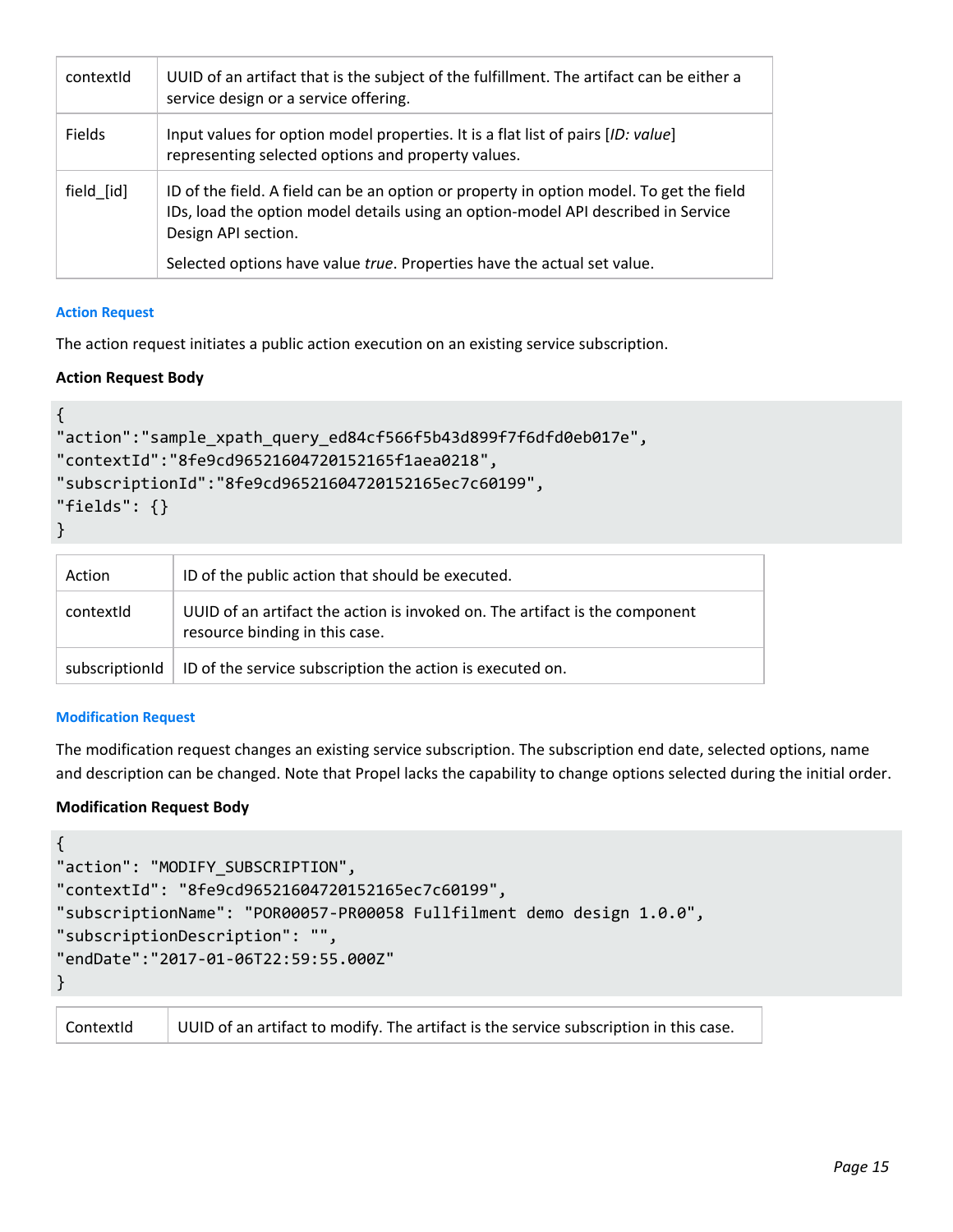#### **Cancelation Request**

The cancelation request terminates an existing service subscription and cancels the running instance.

## **Cancelation Request Body**

```
{
"action": "CANCEL_SUBSCRIPTION",
"contextId": "8fe9cd96521604720152165ec7c60199"
}
```
ContextId UUID of an artifact to cancel. The artifact is the service subscription in this case.

## <span id="page-15-0"></span>**Checking for Changes**

There are published endpoints that provide a way to effectively check for changes made to artifacts stored in CSA. This is used for data synchronization between CSA and Propel. An endpoint exists for synchronization of data related to service designs aggregated as offerings into Propel

GET https://[host]:[port]/csa/api/service/design/published/changes

Since this is an endpoint within the service design API, the same rules apply. Refer to the swagger documentation for more information.

After a request for fulfillment is placed, Propel is checking for updates of the request itself and of the related service subscription and instance. Consumption V2 API exposes the endpoints

- GET https://[host]:[port]/csa/api/consumption/v2/request/changes
- GET https://[host]:[port]/csa/api/consumption/v2/subscription/changes
- GET https://[host]:[port]/csa/api/consumption/v2/instance/changes

The list of changes within a specific time frame can be requested using parameters:

from | Optional. Beginning of the time frame, inclusive. Format: yyyy-MM-dd'T'HH:mm:ss.SSS'Z' to Optional. End of the time frame, exclusive. Format: yyyy-MM-dd'T'HH:mm:ss.SSS'Z'

Example: …/service/design/published/changes?from=2016-01-08T12%3A56%3A27.389Z

## <span id="page-15-1"></span>**Dynamic Properties**

Propel calls an API to fetch values for dynamic properties.

POST https://[host]:[port]/csa/api/consumption/v2/property/[propertyID]

```
{
"offset": "0",
"limit": "50",
"language": "en_us"
}
```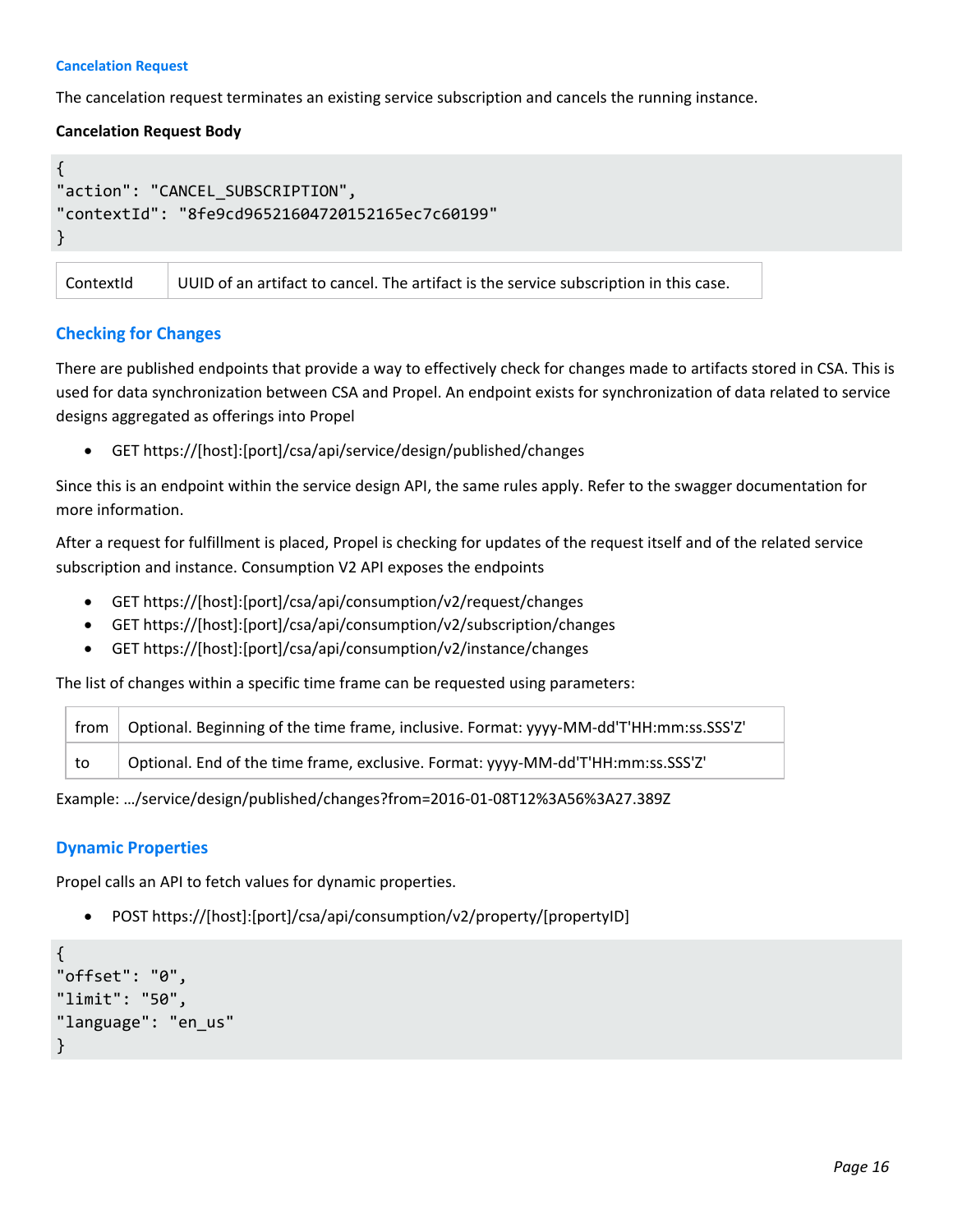# <span id="page-16-0"></span>**Known Problems and Limitations**

There are several issues with the CSA – Propel integration that are not addressed in this release.

## <span id="page-16-1"></span>**Propel and CSA shared IdM Instance Integration requires cleanup of Propel IdM**

Sharing Propel IdM with CSA requires cleanup of Propel IdM, so all organizations are removed and replaced with organizations from CSA. We advise that you integrate Propel and CSA immediately after installing both products.

See [Appendix A: Configuration for CSA 4.70+](#page-16-7) to use IdM from Propel 2.20.

#### <span id="page-16-2"></span>**Propel Service does not show Price**

Issue was fixed for Propel 2.20 Patch 1 - CSA 4.70 Patch 1 integration.

If external pricing is enabled for Propel and dynamic property prices are used for CSA, then zero (0) price is displayed for Propel service details created from a CSA aggregated design.

#### **Generally:**

CSA-Propel integration does not support full integration of CSA pricing, because CSA defines pricing for offerings, but only CSA designs are aggregated to Propel. The adapter provides limited pricing integration – only prices returned as part of values of CSA dynamic properties of CSA subscription option properties. Because dynamic properties do not return either currency or period, this data must be configured as part of the supplier in Propel.

## <span id="page-16-3"></span>**CSA Organization Management UI does not display all Organization Details**

The Propel Idm Admin UI (Identity) is preferred for managing organization, because the CSA organization UI is limited.

#### <span id="page-16-4"></span>**Many CSAs to one Propel integration is not Supported**

Issue was fixed for Propel 2.20 Patch 1 - CSA 4.70 Patch 1 integration.

Many CSAs to one Propel is not supported because only one provider organization is allowed, but each CSA has its own provider organization.

#### <span id="page-16-5"></span>**Transfer Ownership Request marked as Failed**

Issue was fixed for Propel 2.20 Patch 1 - CSA 4.70 Patch 1 integration.

In some cases, transfer ownership request is marked as failed, but owner was changed successfully. The new owner is displayed in service detail in Propel.

## <span id="page-16-6"></span>**Shop and Services tiles are displayed in Propel dashboard for administrators**

In some cases, the Shop and Services tiles are displayed for administrator. When accessing it, an access denied message is displayed. To hide the tiles, remove the *administrator* group from the *CSA Service Consumers* role.

# <span id="page-16-7"></span>**Appendix A: Configuration for CSA 4.70+ to use IdM from Propel 2.20**

Complete the following steps to configure CSA 4.70+ to run with Propel 2.20. These steps are required for CSA 4.70+ and Propel 2.20 integration.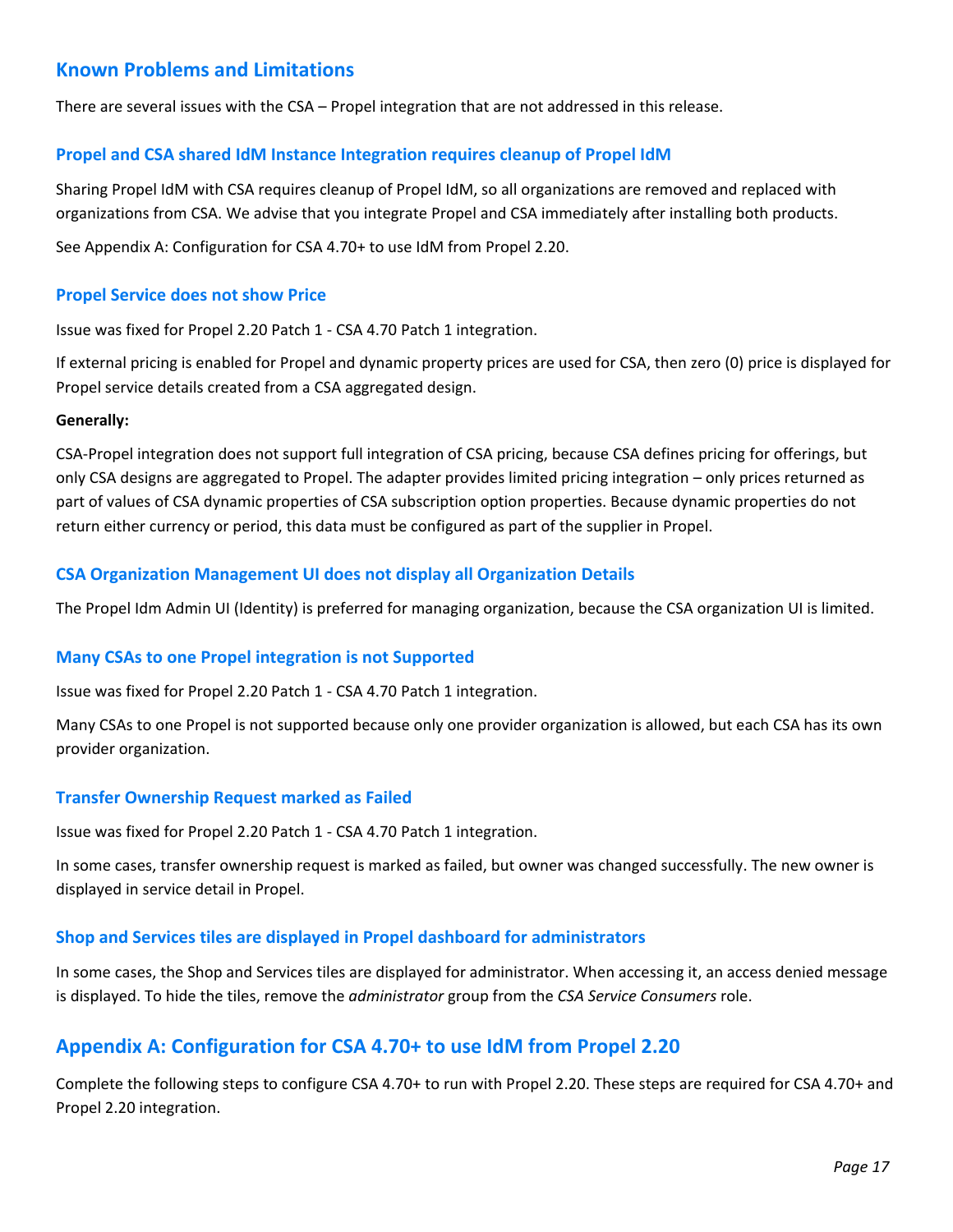**Warning**: All Propel IdM data will be removed during this step. If organization/groups/… were created in Propel, they will be lost.

We recommend that you integrate CSA 4.70+ with Propel IdM as soon as possible after installation.

*Table 3. Default passwords*

| <b>Description</b>                  | <b>User</b>      | Password         |
|-------------------------------------|------------------|------------------|
| Propel provider organization in CSA | admin            | propel           |
| Propel consumer organization in CSA | consumer         | propel           |
|                                     | consumerAdmin    | propel           |
|                                     | orgadmin         | propel           |
|                                     | idmTransportUser | idmTransportUser |
| Propel server                       | root             | Propel2015       |

# <span id="page-17-0"></span>**Configure CSA and Propel**

#### *Table 4. CSA configuration*

| <b>Item</b>                         | Change                                                                                                                                     | <b>Comments</b>                                                                                                                                                                                                                                                 |
|-------------------------------------|--------------------------------------------------------------------------------------------------------------------------------------------|-----------------------------------------------------------------------------------------------------------------------------------------------------------------------------------------------------------------------------------------------------------------|
| csa.properties                      | .<br>securityIdmTransportUserPassword=idmTransportU<br>ser<br>securityAdminPassword=propel<br>$\cdots$                                     | Set passwords for the<br>idmTransportUser and admin users<br>according to Propel IdM configuration.<br>Default passwords are listed above.                                                                                                                      |
|                                     |                                                                                                                                            | Both passwords are set in<br>csa.properties, but these passwords are<br>generated or explicitly set during CSA<br>installation.                                                                                                                                 |
|                                     |                                                                                                                                            | csa.properties is located in<br><csa>/jboss-<br/>as/standalone/deployments/csa.war/W<br/>EB-INF/classes.</csa>                                                                                                                                                  |
| csa.properties                      | .<br>csa.provider.es.exists=true<br>csa.provider.es.idmURL=https://{FQDN}:9600/idm-<br>service<br>csa.provider.es.authPassword=propel<br>. | Set the csa.provider.es.idmURL<br>property to the URL for the IdM service<br>in Propel.<br>The Propel IdM service is running on<br>the Propel server at port 9600 with<br>idm-service context (FQDN stands for<br>Fully Qualified Domain Name).<br>For example, |
|                                     |                                                                                                                                            | https://propelhost:9600/idm-service.                                                                                                                                                                                                                            |
| applicationConte<br>xt-security.xml | <beans:bean <br="" id="idmConfig">class="com.hp.ccue.identity.rp.IdentityServiceCo<br/>nfig"</beans:bean>                                  | Edit applicationContext-security.xml,<br>which is located in <csa>\jboss-</csa>                                                                                                                                                                                 |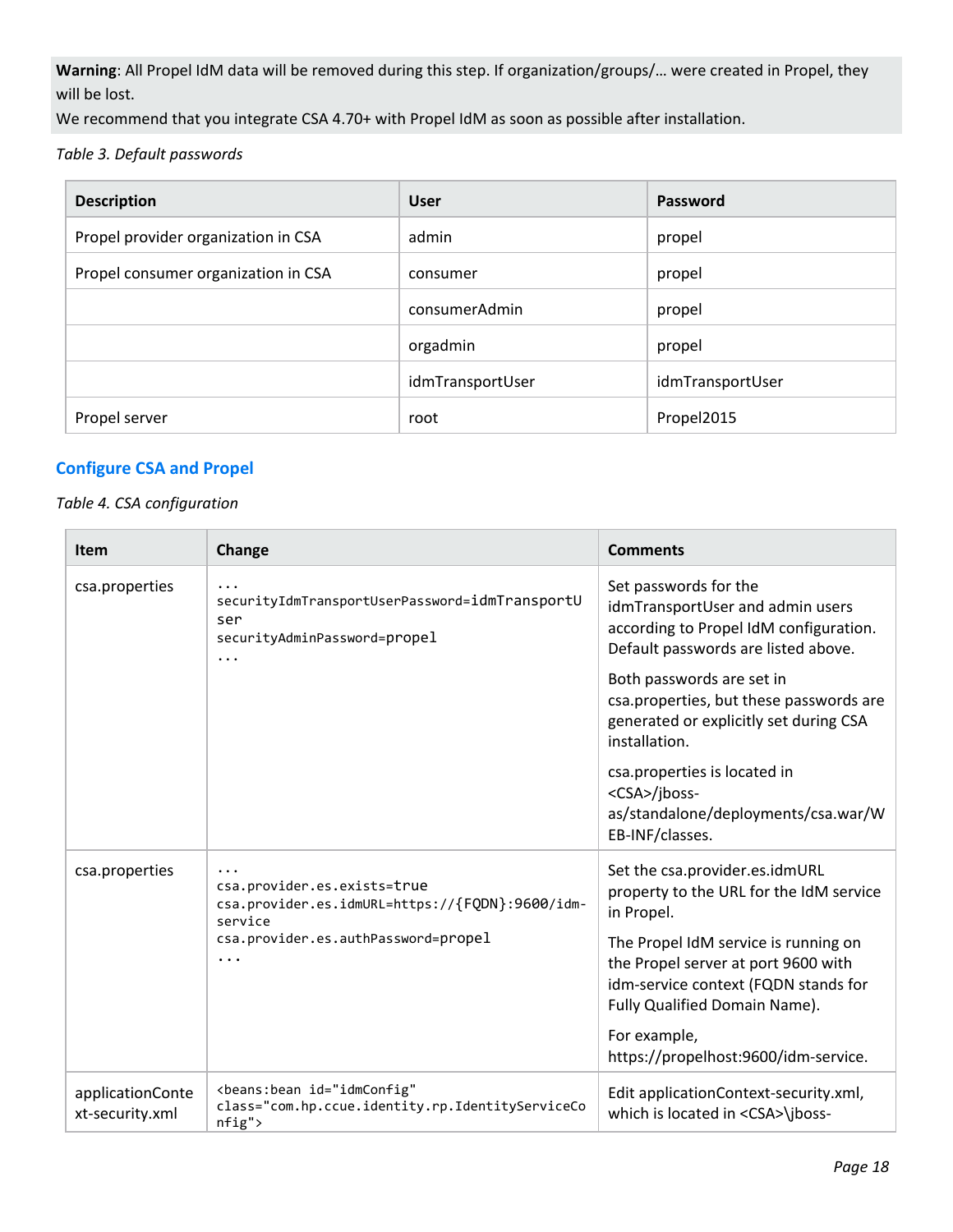|                    | <beans: <br="" name="hostname" property="">value="{FQDN}"/&gt;<br/><beans: name="port" property="" value="9600"></beans:><br/><math>\cdots</math></beans:> | as\standalone\deployments\csa.war\W<br>EB-INF\applicationContext-security.xml.<br>In idmConfig bean, set the hostname<br>property to the Propel server FQDN and<br>set the port property to 9600.                                                                                                                                                                                                                                                                                                                                                                                                                                                                                                    |
|--------------------|------------------------------------------------------------------------------------------------------------------------------------------------------------|------------------------------------------------------------------------------------------------------------------------------------------------------------------------------------------------------------------------------------------------------------------------------------------------------------------------------------------------------------------------------------------------------------------------------------------------------------------------------------------------------------------------------------------------------------------------------------------------------------------------------------------------------------------------------------------------------|
| keystore           | <csa-jre>/bin/keytool -import -alias propel -<br/>file <path>/propel_host.crt -keystore <csa-<br>jre&gt;/lib/security/cacerts</csa-<br></path></csa-jre>   | Import the Propel certificate to the CSA<br>JRE.<br>Obtain a certificate for Propel:<br>1. Copy<br>/opt/hp/propel/security/propel_ho<br>st.crt from the Propel server to the<br>CSA server.<br>You can also go to a Propel UI page<br>(https://{FQDN}:9000/org/Provider<br>) and download the certificate<br>using a web browser.<br>Import the Propel certificate by<br>2.<br>running keytool - see the example.<br><csa-jre> must be the path to the<br/>JRE used by CSA. This is the JRE you<br/>chose when you installed CSA.)<br/>During import you will be<br/>3.<br/>prompted for the keystore<br/>password (changeit by default)<br/>and whether you trust to the<br/>certificate.</csa-jre> |
| <b>Restart CSA</b> |                                                                                                                                                            |                                                                                                                                                                                                                                                                                                                                                                                                                                                                                                                                                                                                                                                                                                      |

# *Table 5. Propel configuration*

| <b>Item</b>                   | <b>Example</b> | <b>Comments</b>                                                                                                                                                          |
|-------------------------------|----------------|--------------------------------------------------------------------------------------------------------------------------------------------------------------------------|
| Import CSA<br>roles to Propel |                | Copy csa __4.7 __ seed_data.json from<br>the CSA server to the Propel server:                                                                                            |
| IdM                           |                | On the CSA server, the file is at<br>1.<br><csa>\jboss-<br/>as\standalone\deployments\idm-<br/>service.war\WEB-<br/>INF\classes\seeded\csa 4.7 seed<br/>data.json.</csa> |
|                               |                | The file is generated during CSA<br>installation but it can also be<br>created manually using the CSA<br>OrgMigrationTool (located in                                    |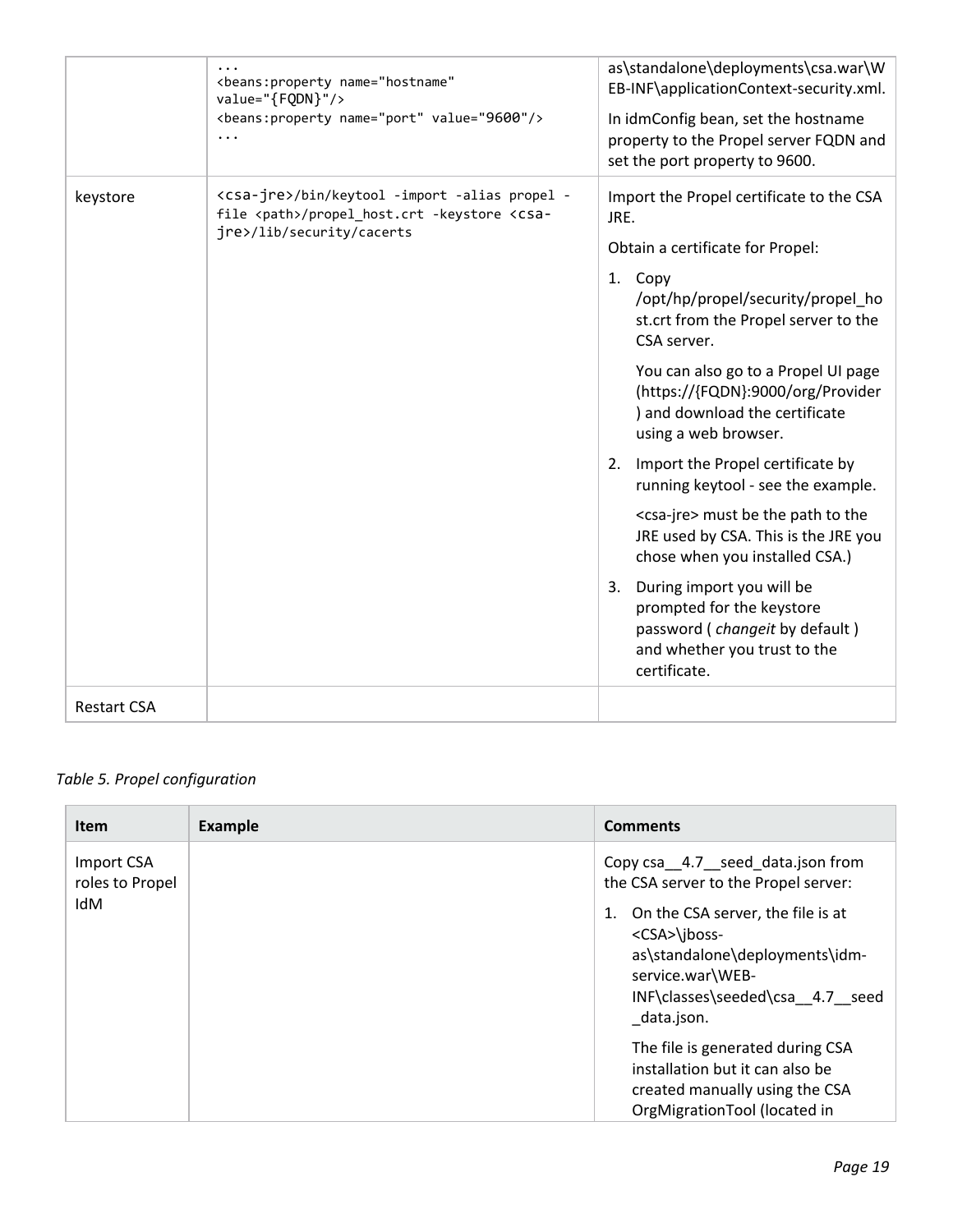|                              |                                                                                                                                                                                                                                                                                                                                                                                                                                                                                                                                                                                                                                                                                                                                                                                                                                                                                                                                                                                                                                                   | <csa>\Tools\OrgMigrationTool<br/>directory).<br/>2. On the Propel server, the target<br/>directory is /opt/hp/propel/idm-<br/>service/idm-service.war/WEB-<br/>INF/classes/seeded.<br/>3. If you don't want IdM branded as<br/>CSA, remove the organization<br/>metadata:<br/><math>\{</math><br/>"operation":"ADD_OR_UPDATE",<br/>"type": "organizationMetadata",<br/>"<math>names</math>":{<br/>"organizationName":<br/>"Provider"<br/>},<br/>"attributes": {<br/>"key": "portalTitle",<br/>"value": "Cloud Service<br/>Automation",<br/>"public": true<br/>}<br/>}</csa> |
|------------------------------|---------------------------------------------------------------------------------------------------------------------------------------------------------------------------------------------------------------------------------------------------------------------------------------------------------------------------------------------------------------------------------------------------------------------------------------------------------------------------------------------------------------------------------------------------------------------------------------------------------------------------------------------------------------------------------------------------------------------------------------------------------------------------------------------------------------------------------------------------------------------------------------------------------------------------------------------------------------------------------------------------------------------------------------------------|-----------------------------------------------------------------------------------------------------------------------------------------------------------------------------------------------------------------------------------------------------------------------------------------------------------------------------------------------------------------------------------------------------------------------------------------------------------------------------------------------------------------------------------------------------------------------------|
| Clean Propel<br>IdM database | DROP TABLE IF EXISTS "schema_version"<br>CASCADE;<br>DROP TABLE IF EXISTS "trust" CASCADE;<br>DROP TABLE IF EXISTS "abstract_user" CASCADE;<br>DROP TABLE IF EXISTS "abstract_user_metadata"<br>CASCADE;<br>DROP TABLE IF EXISTS "metadata" CASCADE;<br>DROP TABLE IF EXISTS "groups" CASCADE;<br>DROP TABLE IF EXISTS "keystoneconfiguration"<br>CASCADE;<br>DROP TABLE IF EXISTS<br>"abstract_user_representation" CASCADE;<br>DROP TABLE IF EXISTS "baseauthconfiguration"<br>CASCADE;<br>DROP TABLE IF EXISTS<br>"abstract_group_metadata" CASCADE;<br>DROP TABLE IF EXISTS<br>"abstract_group_representation" CASCADE;<br>DROP TABLE IF EXISTS "ldap_group_rep"<br>CASCADE;<br>DROP TABLE IF EXISTS "organizations" CASCADE;<br>DROP TABLE IF EXISTS "permission" CASCADE;<br>DROP TABLE IF EXISTS "ldap_ou_group_rep"<br>CASCADE;<br>DROP TABLE IF EXISTS "database_group_rep"<br>CASCADE;<br>DROP TABLE IF EXISTS<br>"user_group_database_rep" CASCADE;<br>DROP TABLE IF EXISTS "calculated_group_rep"<br>CASCADE;<br>DROP TABLE IF EXISTS | Clean the Propel IdM database:<br>1. Log in to the Propel server and<br>execute the following commands:<br>su postgres<br>psql idmdb<br>2. Run the commands in the example<br>column (to the left) to drop all<br>tables from the database.<br>3. Ensure that no IdM table is in the<br>database:<br>select tablename from<br>pg_tables where schemaname =<br>public';<br>The result should be empty.                                                                                                                                                                       |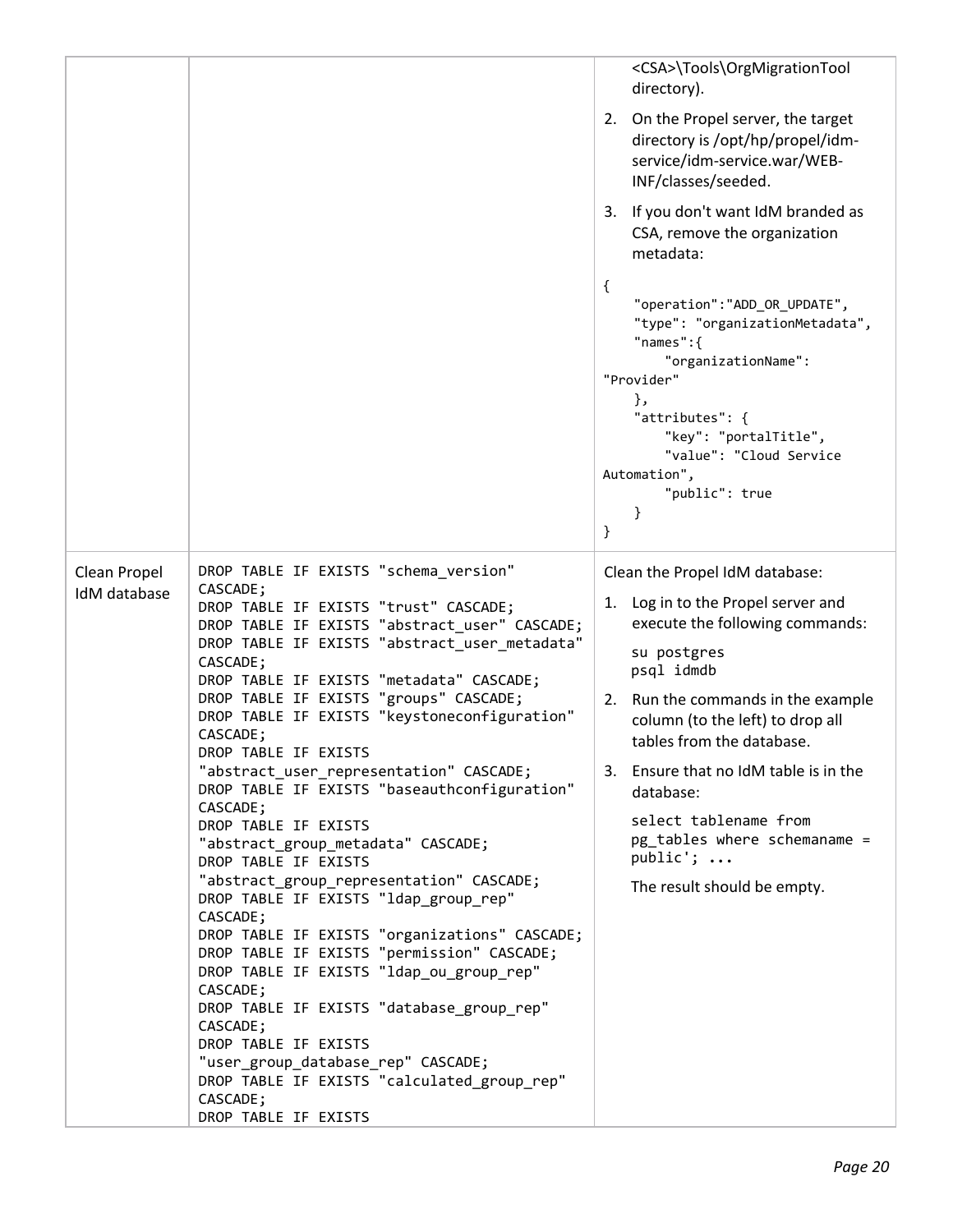| <b>Restart Propel</b><br>IdM      | service idm restart                                                                                                                                                                                                                                                                                                                                                                                                                                                                                                                                                                                                                                                                                                                                                                                                                                                                                                       | codarIntegrationUser=cloud, ROLE_<br>REST, enabled<br>Log in to the Propel server and execute<br>the statement in the column to the left.                                                                                                                                                                                                                                                                                                                                                   |
|-----------------------------------|---------------------------------------------------------------------------------------------------------------------------------------------------------------------------------------------------------------------------------------------------------------------------------------------------------------------------------------------------------------------------------------------------------------------------------------------------------------------------------------------------------------------------------------------------------------------------------------------------------------------------------------------------------------------------------------------------------------------------------------------------------------------------------------------------------------------------------------------------------------------------------------------------------------------------|---------------------------------------------------------------------------------------------------------------------------------------------------------------------------------------------------------------------------------------------------------------------------------------------------------------------------------------------------------------------------------------------------------------------------------------------------------------------------------------------|
| Add CSA<br>seeded users<br>to Idm | Edit idm-service.war/WEB-<br>INF/classes/provider-users.properties and add<br>these lines:<br>csaReportingUser=ENC(s1APyYsGDh9dPTpW9BJ6TTR7<br>LVo87Y8Wbz6GRpWRa3MNTRTAUKVKJDYKEe78fI7U)<br>ooInboundUser=ENC(Ndk7RtdttaPeaYWBfBzFP2i3lb+<br>o0I1a1ndrxaImq08=)<br>csaTransportUser=ENC(m0GW0uEzSDybQB9Djh2icGuz<br>UQhPz804WgGqb6v2s18=)<br>codarIntegrationUser=ENC(6syOp8LDCPPtJIhCC/b7<br>N66qvo10LtvStSS3X/TwTu0=)                                                                                                                                                                                                                                                                                                                                                                                                                                                                                                   | Following are example values (not<br>encrypted) of CSA integration user<br>definitions.<br>It is preferred to copy corresponding<br>user definitions from [CSA]\jboss-<br>as\standalone\deployments\idm-<br>service.war\WEB-INF\classes\provider-<br>users.properties to reflect passwords<br>selected during installation.<br>csaReportingUser=cloud, ROLE REST<br>, ROLE DYNAMIC, enabled<br>ooInboundUser=cloud, ROLE_REST, en<br>abled<br>csaTransportUser=cloud, ROLE REST<br>,enabled |
|                                   | CASCADE;<br>DROP TABLE IF EXISTS "jaas_configuration"<br>CASCADE;<br>DROP TABLE IF EXISTS "saml_configuration"<br>CASCADE;<br>DROP TABLE IF EXISTS "ws_trust_configuration"<br>CASCADE;<br>DROP TABLE IF EXISTS "user_attribute_mapping"<br>CASCADE;<br>DROP TABLE IF EXISTS "token_store" CASCADE;<br>DROP TABLE IF EXISTS "permission_role"<br>CASCADE;<br>DROP TABLE IF EXISTS "abstract_group"<br>CASCADE;<br>DROP TABLE IF EXISTS "roles groups" CASCADE;<br>DROP TABLE IF EXISTS<br>"seeded_specific_version" CASCADE;<br>DROP TABLE IF EXISTS "abstract user profile"<br>CASCADE;<br>DROP TABLE IF EXISTS<br>"authentication user key name" CASCADE;<br>DROP TABLE IF EXISTS "roles" CASCADE;<br>DROP TABLE IF EXISTS "saml_message_store"<br>CASCADE;<br>DROP TABLE IF EXISTS "user_group_rep"<br>CASCADE;<br>DROP TABLE IF EXISTS "ldap_roster_history"<br>CASCADE;<br>DROP TABLE IF EXISTS "base_lock" CASCADE; |                                                                                                                                                                                                                                                                                                                                                                                                                                                                                             |
|                                   | "calculated_group_criterion" CASCADE;<br>DROP TABLE IF EXISTS "ldap_configuration"                                                                                                                                                                                                                                                                                                                                                                                                                                                                                                                                                                                                                                                                                                                                                                                                                                        |                                                                                                                                                                                                                                                                                                                                                                                                                                                                                             |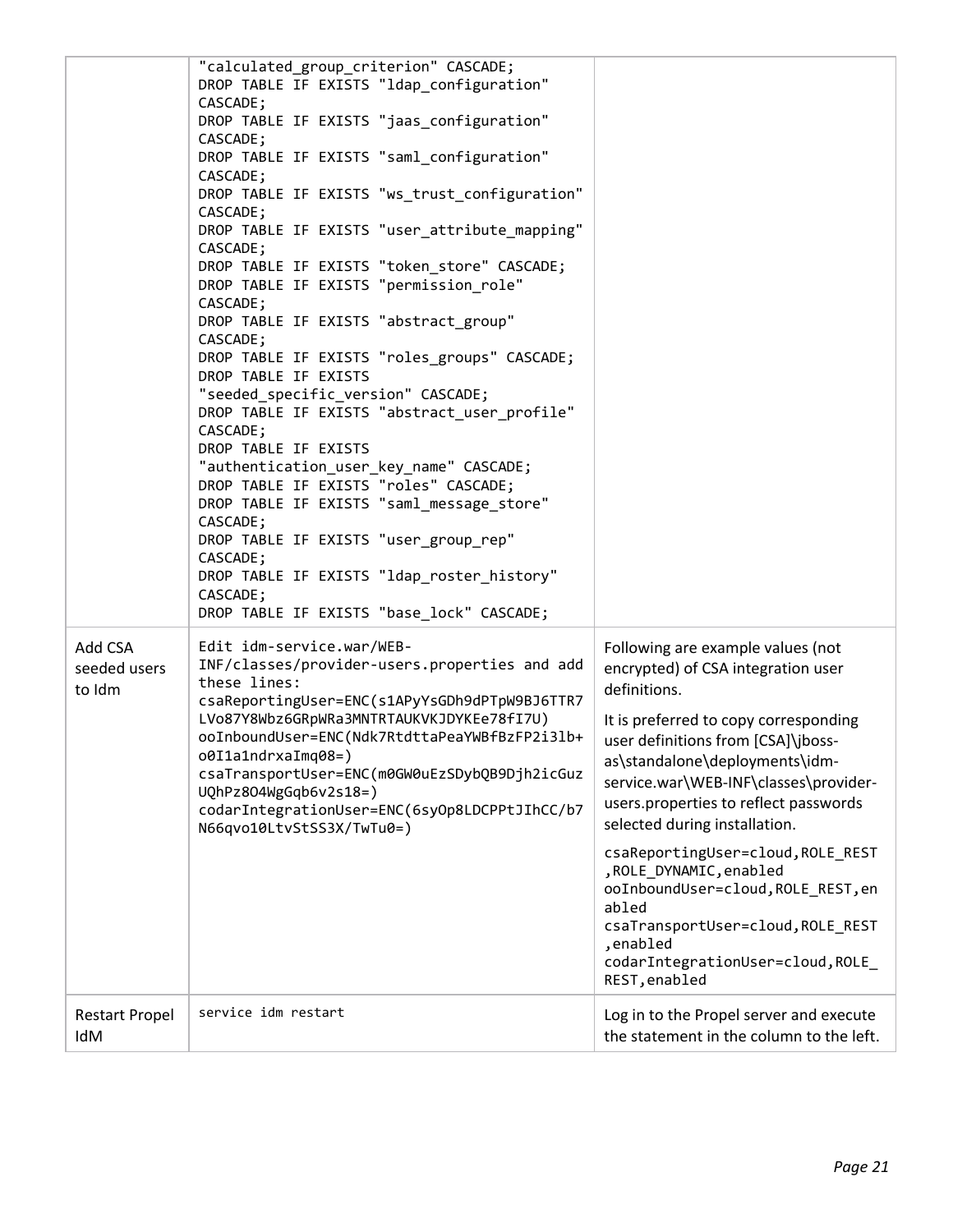# <span id="page-21-0"></span>**MPP Configuration (optional)**

Changes described in this chapter are needed only if you want to still use MPP for provisioning instead of Propel.

Go to the <mpp>/portal/conf directory and edit the mpp.json file:

- 1. Update the property's *idmProvider/url* value to *https://<propel-FQDN>:9600*.
- 2. In the same file and section set *idmProvider/strictSSL* to false.
- 3. Set the idmProvider/password value to *idmTransportUser*.

```
"idmProvider": {
 ...
    "url": "https://pue-hulk-lipovy.hpeswlab.net:9600",
    "password": "idmTransportUser",
    "strictSSL": false,
    ...
  },
```
# <span id="page-21-1"></span>**Appendix B: Establishing trust between CSA and Propel**

Certificates between CSA and Propel must be exchanged in order to establish mutual trust.

#### **Importing the Propel certificate to CSA**

Steps:

- 1. On the Propel server, copy */opt/hp/propel/security/CA.crt* to CSA server
- 2. On the CSA server, import Propel certificate to the CSA keystore, which is found at <*CSA>\openjre\lib\security\cacerts.*

```
keytool -importcert -file CA.crt -alias Propel_CA -keystore cacerts -trustcacerts 
The default CSA keystore password is changeit.
```
3. Restart the CSA service

#### **Importing CSA certificate to Propel**

#### Steps:

- 1. On the CSA server, go to the JVM security directory (<*CSA>\openjre\lib\security\cacerts* ).
- 2. Export the CSA certificate:

keytool -exportcert -file CSA.crt -keystore cacerts -alias csa

The default CSA keystore password is *changeit.*

- 3. Copy CSA.crt to the Propel server.
- 4. On the Propel server, import certificate to Propel trust store:

```
keytool -importcert -file CSA.crt -alias Supplier_CSA -keystore 
/opt/hp/propel/security/propel.truststore -trustcacerts
```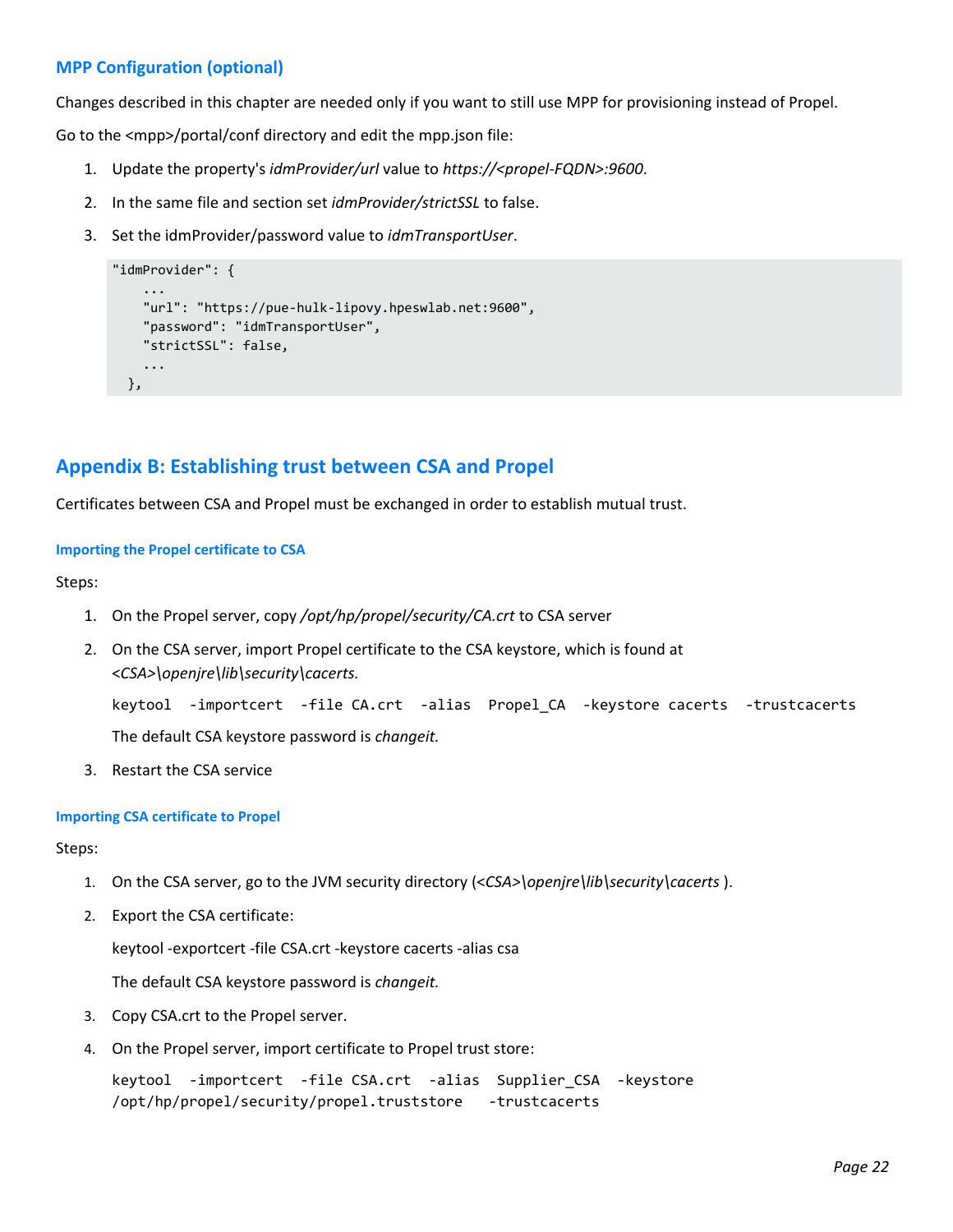The default Propel truststore password is *propel2014*

5. Restart Propel SX:

```
service jetty-sx restart
```
# <span id="page-22-0"></span>**Appendix C: CSA and Propel Subscription Status**

CSA service instance status is propagated into Propel and is reflected on the subscription request. Following table summarizes the CSA status reflected on Propel.

| <b>LFC</b>                    | <b>CSA Status</b>          |                                                    | <b>Propel Status</b>                         |                                                           |
|-------------------------------|----------------------------|----------------------------------------------------|----------------------------------------------|-----------------------------------------------------------|
|                               | <b>Subscription Status</b> | <b>Service</b><br><b>Instance</b><br><b>Status</b> |                                              | <b>Comments</b>                                           |
| <b>Basic Service LFC Flow</b> |                            |                                                    |                                              |                                                           |
|                               | Pending                    | Reserved                                           | Pending / In<br>progress                     | Service Request sent,<br>CSA is fulfilling the<br>request |
|                               | Pending                    | Deploying                                          | Pending /<br>Deploying                       |                                                           |
|                               | Active                     | Online                                             | Active                                       | Service is online -<br>ready for use                      |
|                               | Cancelled                  | Cancelling                                         | Cancelled /<br>Cancelling                    | Service is being<br>cancelled                             |
|                               | Cancelled                  | Offline                                            | Cancelled                                    | Service was cancelled                                     |
| <b>Service Modification</b>   |                            |                                                    |                                              |                                                           |
|                               | Active                     | Modifying                                          | Active /<br>Modifying                        | Component action<br>invoked                               |
| <b>Service Action Invoke</b>  |                            |                                                    |                                              |                                                           |
|                               | Pending                    | Modifying                                          | Active/In<br>progress:<br>"[Action<br>name]" | Subscription action<br>invoked                            |
| <b>Failures</b>               |                            |                                                    |                                              |                                                           |
|                               | Terminated                 | Failed                                             | Terminated /<br>Failed                       | Error reported during<br>termination in CSA               |
|                               | Active                     | <b>Public Action</b><br>Failed                     | Active / Public<br><b>Action Failed</b>      | Component's Action<br>Failed                              |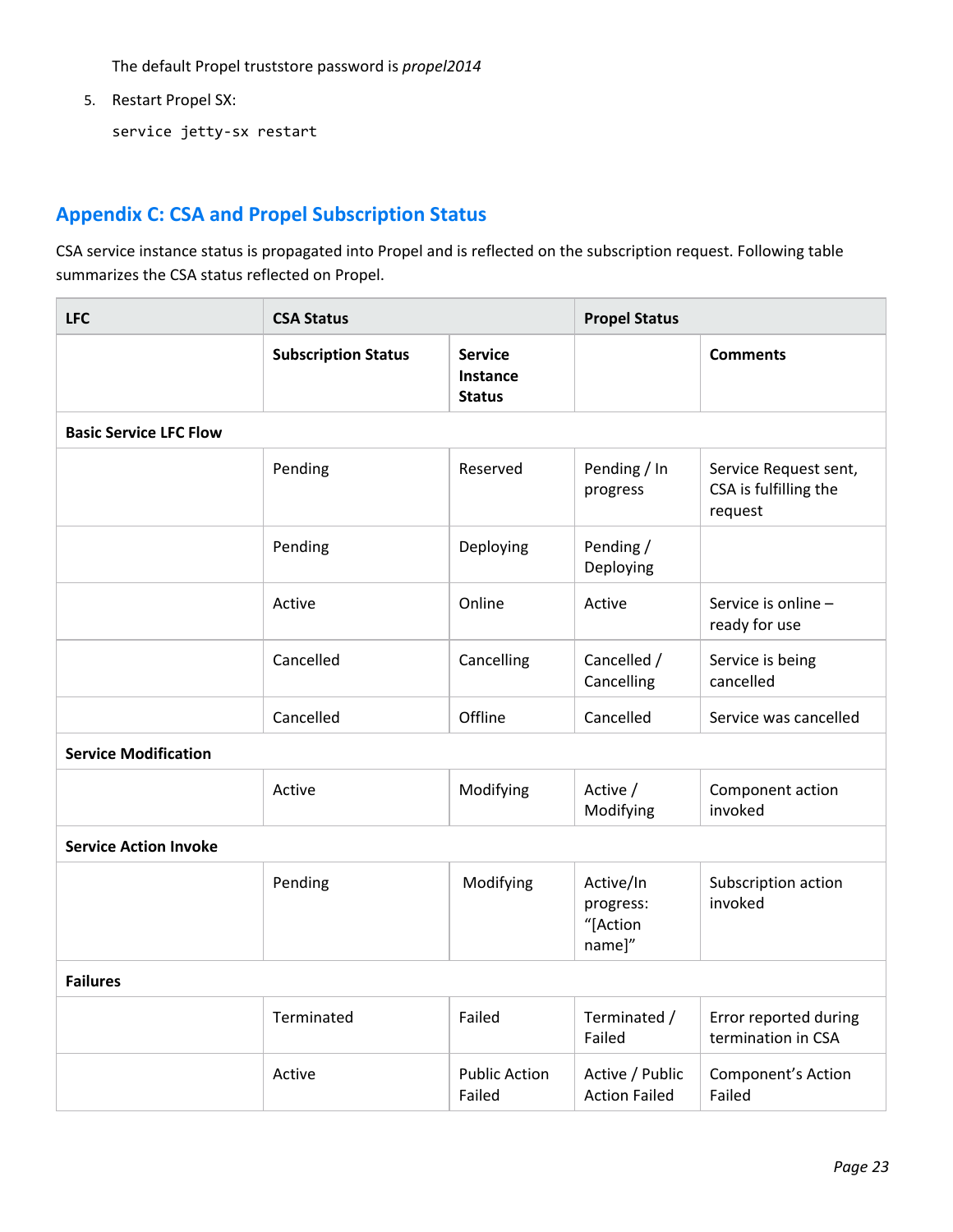# <span id="page-23-0"></span>**Document Change Notes**

| Date      | <b>Description</b>                                                              |
|-----------|---------------------------------------------------------------------------------|
| July 2016 | Original release of document                                                    |
| Sep 2016  | Added "Appendix C: CSA and Propel Subscription Status" section for QCCR1D231067 |
| Sep 2016  | Updated for Propel 2.20 Patch 1 and CSA 4.70 Patch 1 releases for QCCR1D231067  |
| Jan 2017  | Updated to Propel 2.20 patch 2, and CSA 4.80.                                   |

# <span id="page-23-1"></span>**Send documentation feedback**

If you have comments about this document, you can send them to [clouddocs@hpe.com.](mailto:clouddocs@hpe.com)

# <span id="page-23-2"></span>**Legal notices**

#### **Warranty**

The only warranties for Hewlett Packard Enterprise products and services are set forth in the express warranty statements accompanying such products and services. Nothing herein should be construed as constituting an additional warranty. Hewlett Packard Enterprise shall not be liable for technical or editorial errors or omissions contained herein. The information contained herein is subject to change without notice.

#### **Restricted rights legend**

Confidential computer software. Valid license from Hewlett Packard Enterprise required for possession, use or copying. Consistent with FAR 12.211 and 12.212, Commercial Computer Software, Computer Software Documentation, and Technical Data for Commercial Items are licensed to the U.S. Government under vendor's standard commercial license.

#### **Copyright notice**

© Copyright 2017 Hewlett Packard Enterprise Development Company, L.P

#### **Trademark notices**

Adobe® is a trademark of Adobe Systems Incorporated.

Microsoft® and Windows® are U.S. registered trademarks of Microsoft Corporation.

Oracle and Java are registered trademarks of Oracle and/or its affiliates.

UNIX® is a registered trademark of The Open Group.

RED HAT READY™ Logo and RED HAT CERTIFIED PARTNER™ Logo are trademarks of Red Hat, Inc.

The OpenStack word mark and the Square O Design, together or apart, are trademarks or registered trademarks of OpenStack Foundation in the United States and other countries, and are used with the OpenStack Foundation's permission.

#### **Documentation updates**

The title page of this document contains the following identifying information:

Software Version number, which indicates the software version.